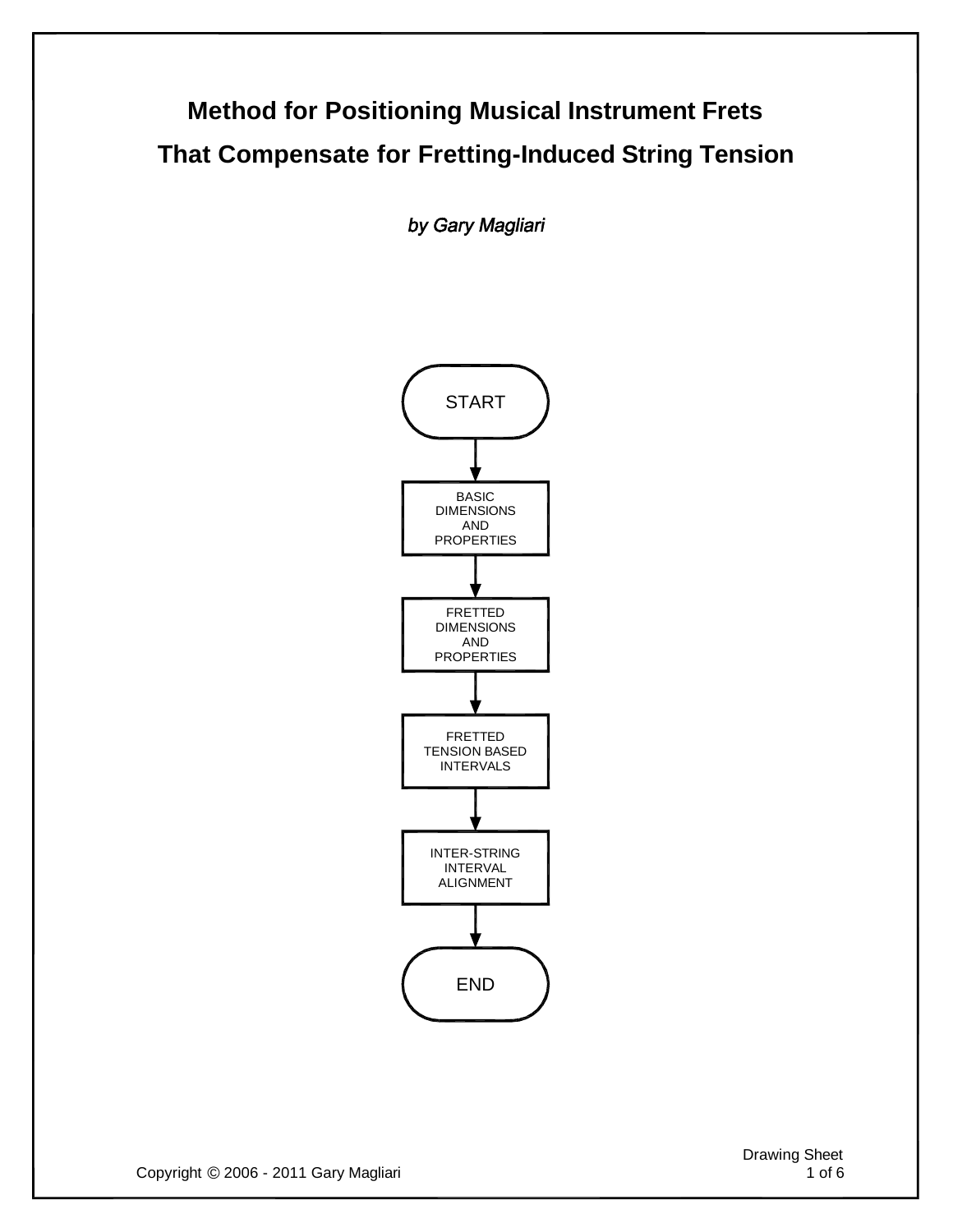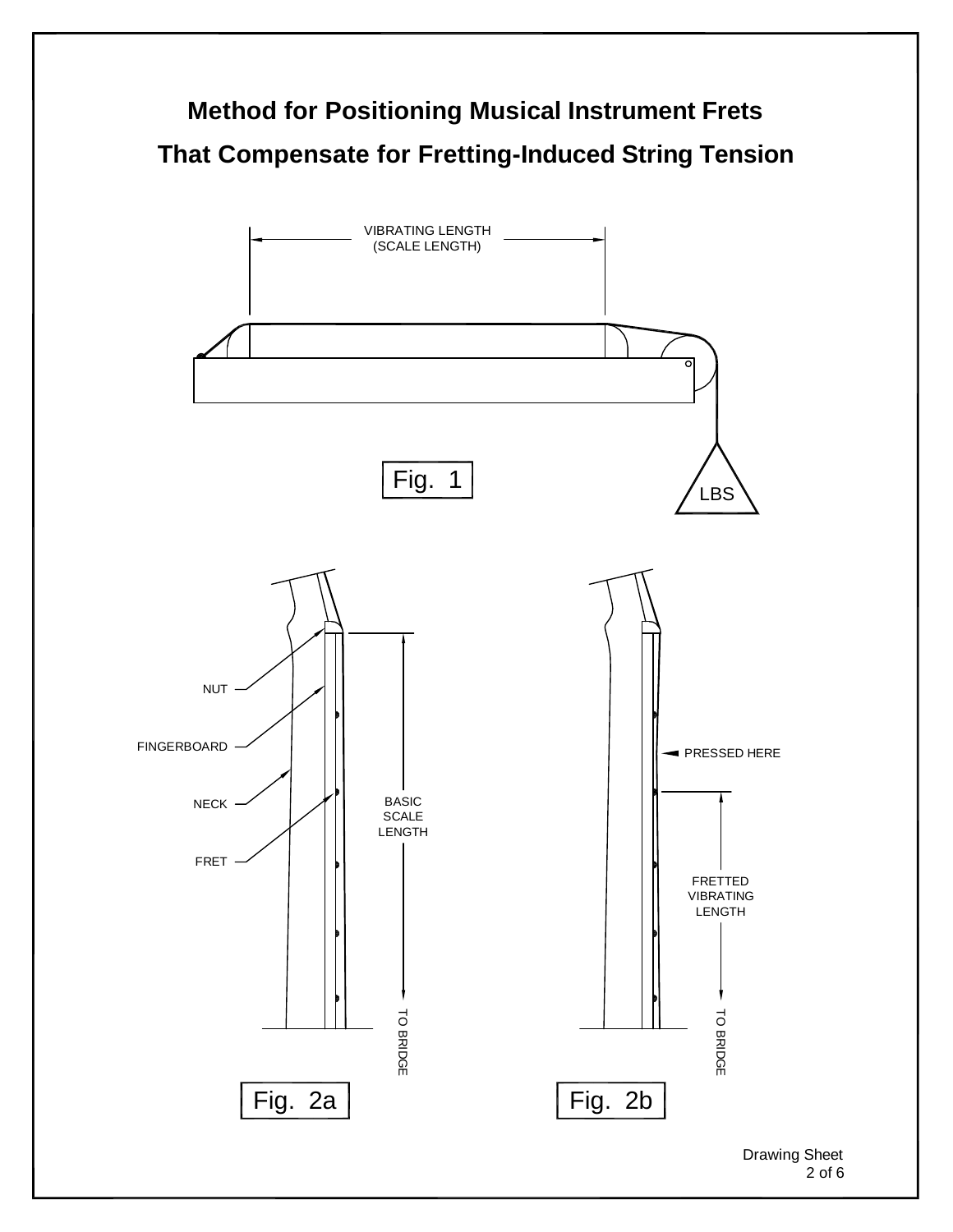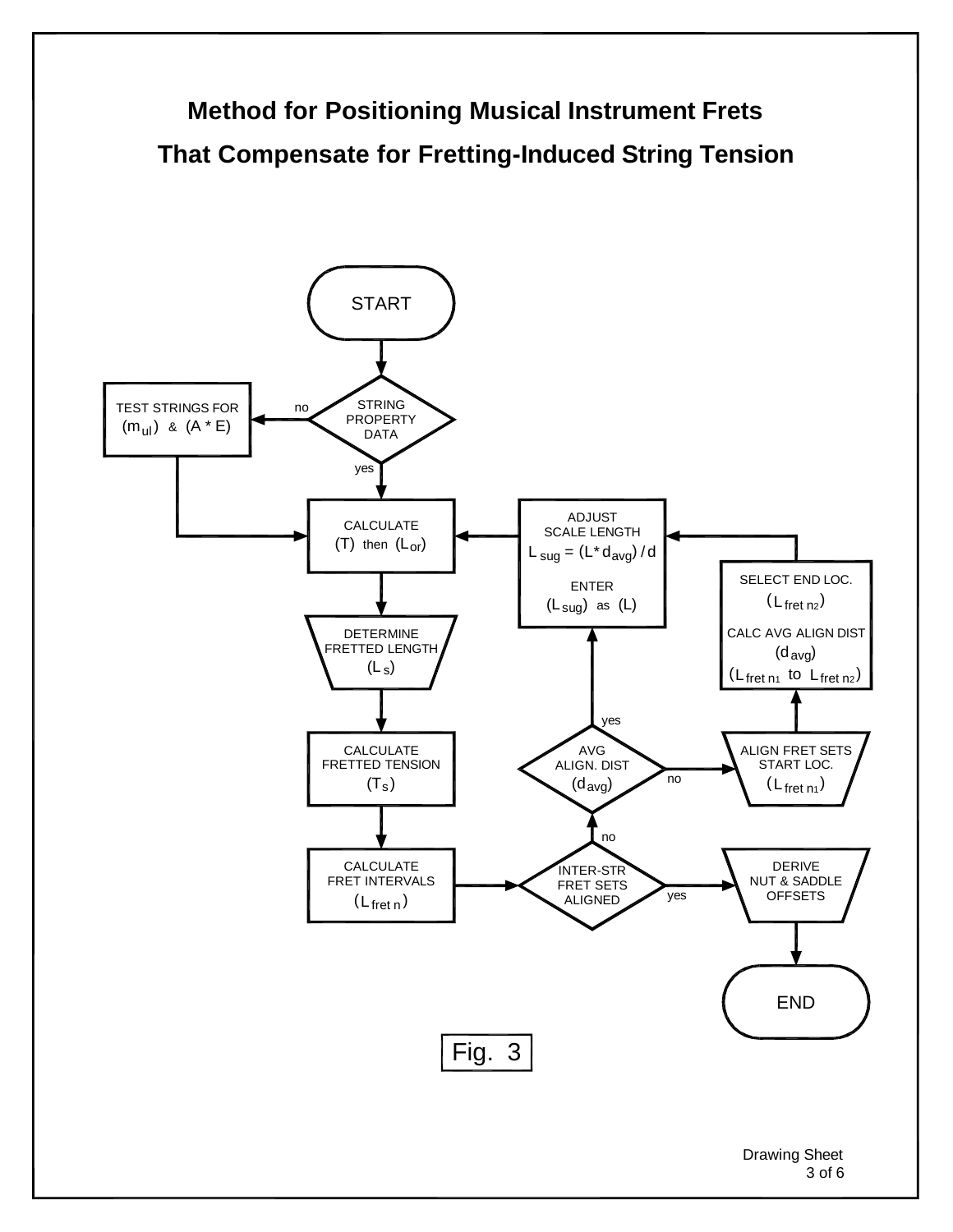

Drawing Sheet 4 of 6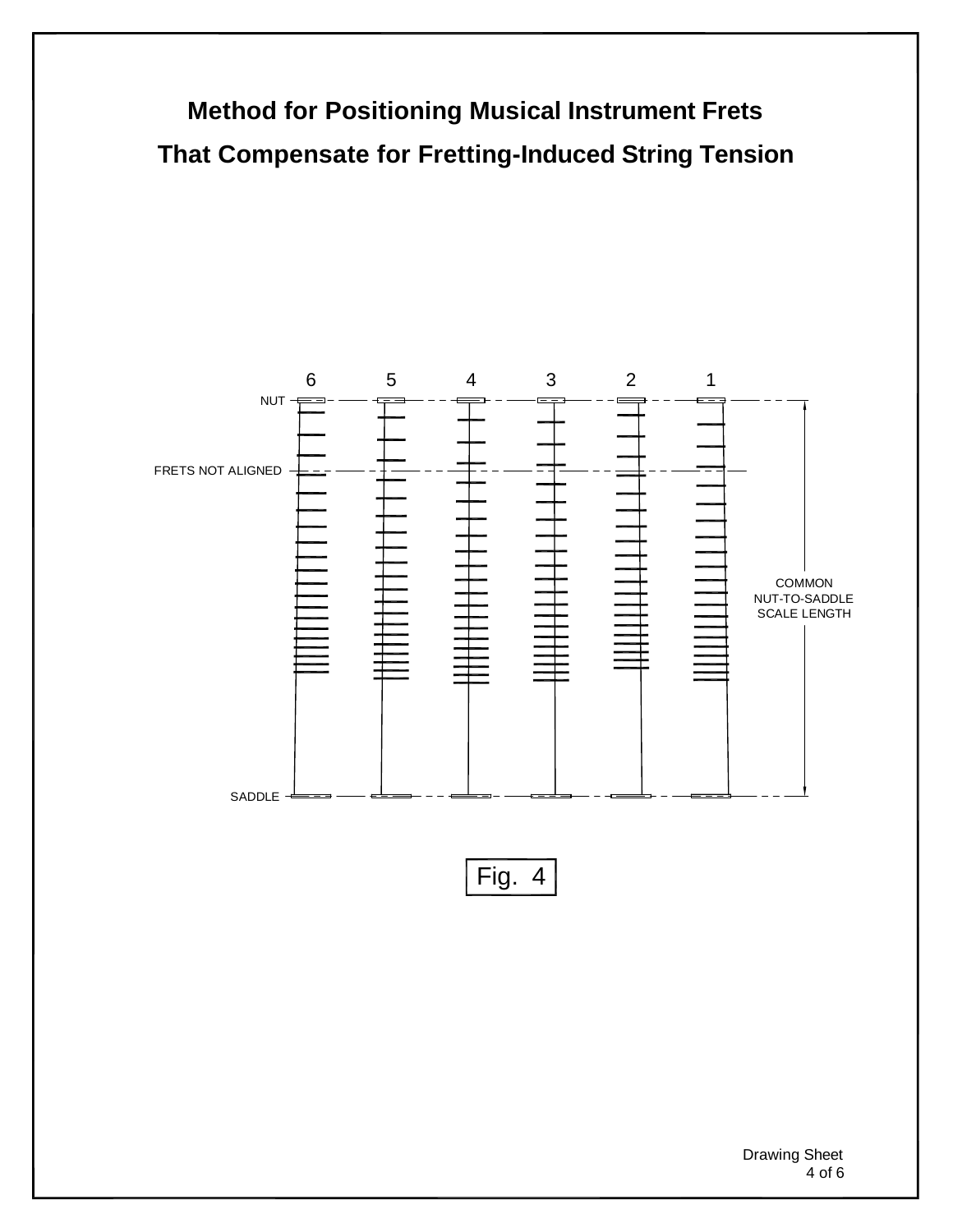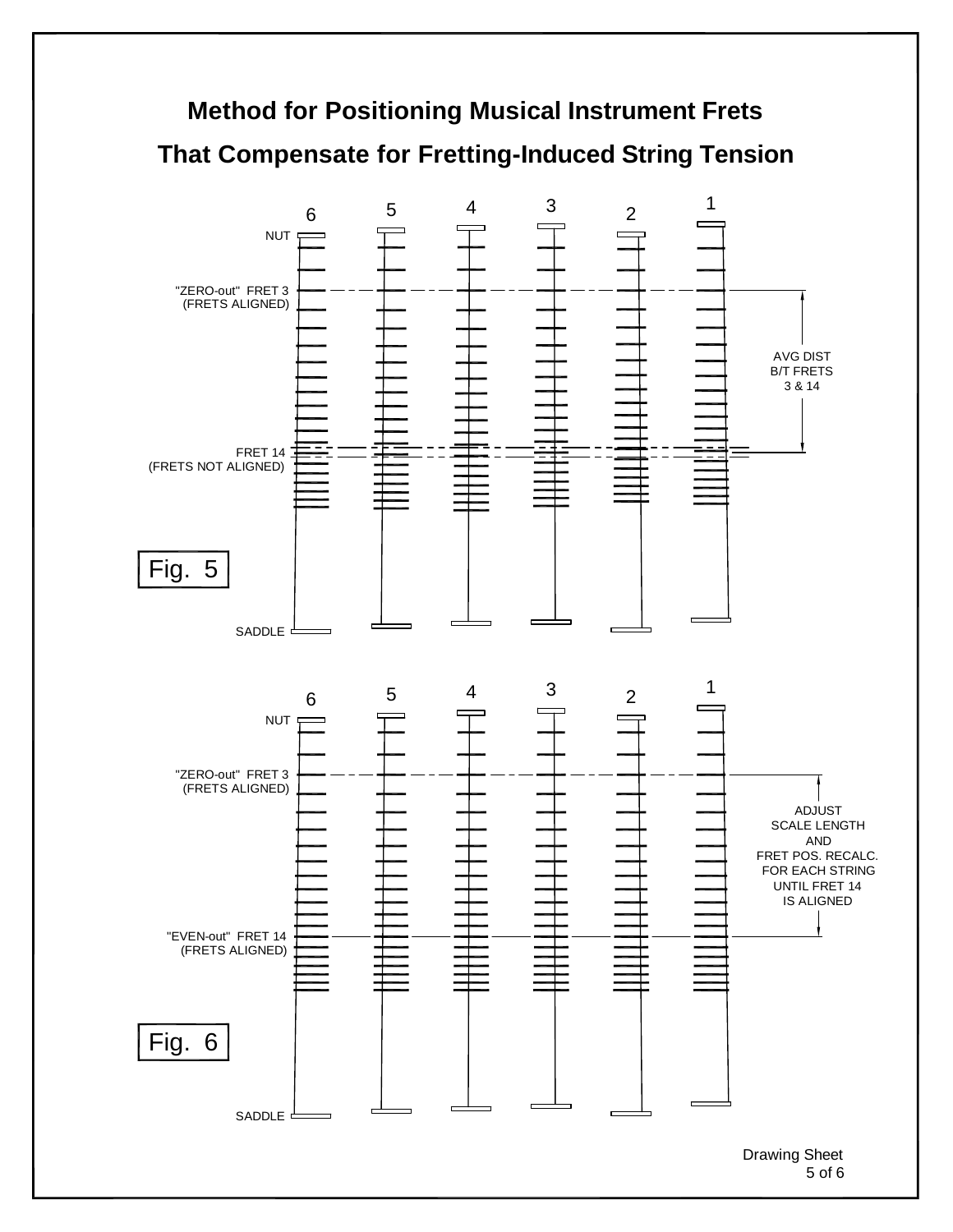

Drawing Sheet 6 of 6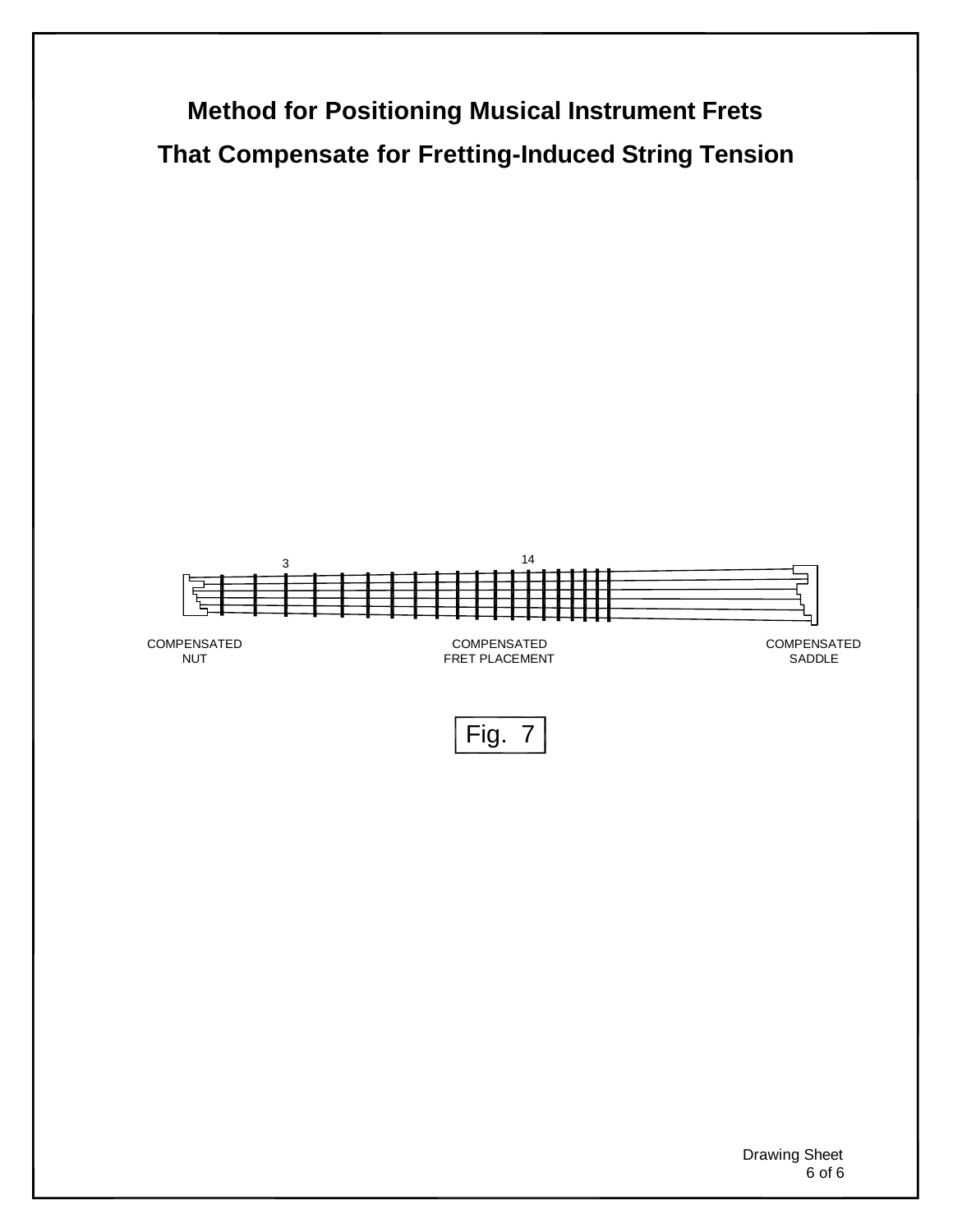# **Method for Positioning Musical Instrument Frets That Compensate for Fretting-Induced String Tension**

*by Gary Magliari*

#### **Overview**

The procedure disclosed in this paper specifically applies to stringed musical instruments with fretted fingerboards. Though the process relates to all fretted instruments, I will be discussing guitars in particular to explain the concept. All formulae shown are not depicted in typical mathematical notation but are written in a manner that would make them easier to enter directly into a computer spreadsheet application such as Excel, etc. The user need only substitute actual numerical values or *"cell addresses"*  in place of formulae variables.

## **Background of the Procedure**

When a musician picks up a guitar and places their hand on the fingerboard, then presses a string down to a fret and plucks that string, it creates a sound with a pitch that is specific to that string and fret position. The fret positions or intervals have traditionally been determined by a mathematical relationship known as the *"rule of 18"*, or more precisely: 17.817153. The rule basically states that:

*If you divide the scale length (the distance from the nut to the bridge) by 17.817, you end up with the first fret position starting from the nut end of the fingerboard. If you then take the scale length minus the first fret distance and divide the remainder by 17.817, you end up with the second fret position located from the first fret. Next if you take the scale length minus the first and second fret distances and divide the*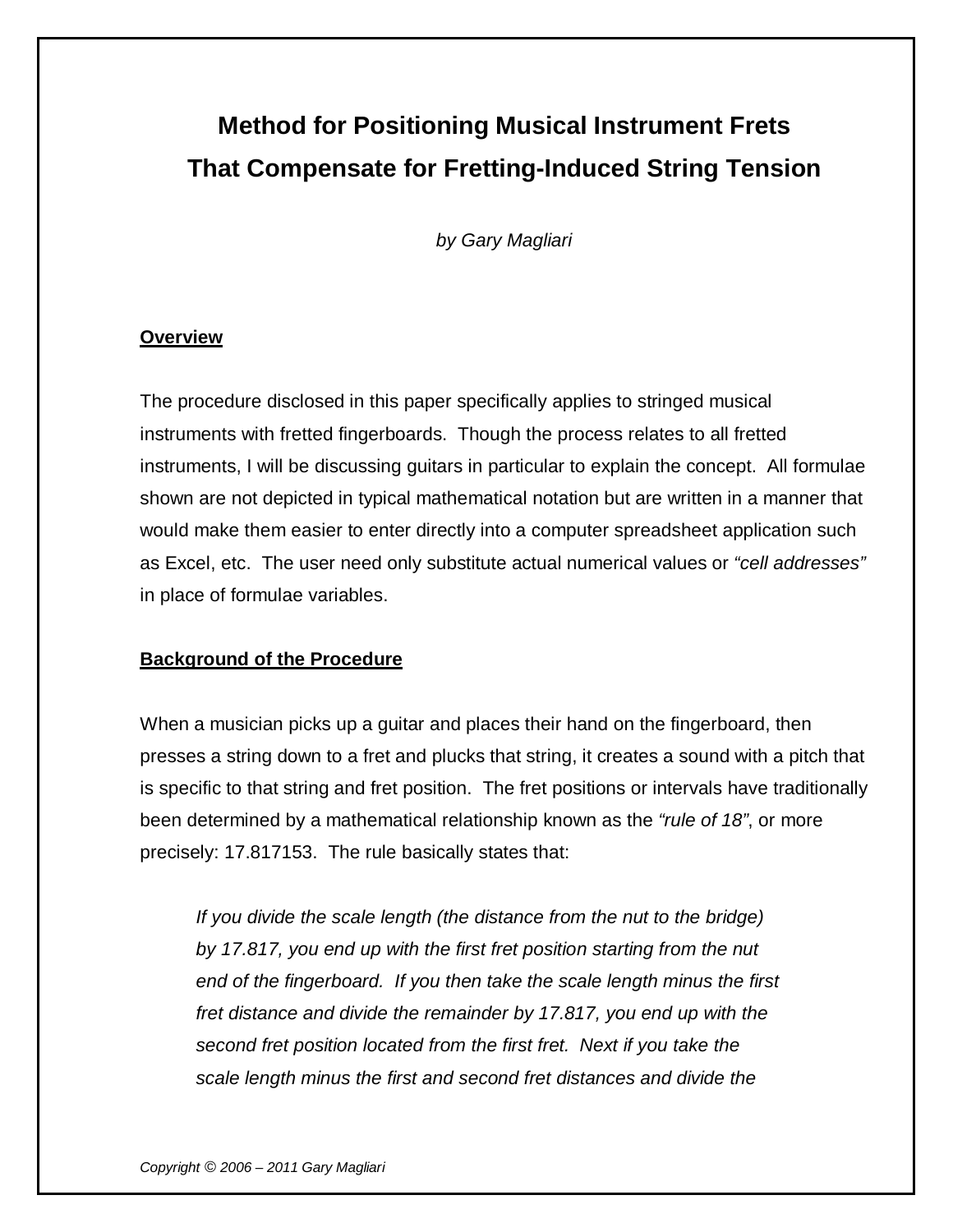*remainder by 17.817, you end up with the third fret position located from the second fret. This process is repeated until all frets required are located.*

Mathematically this is known as a "geometric progression". It is based on the 12<sup>th</sup> root of 2 or *"2^(1/12)"*, which equals 1.059463. The *"12"* comes from the twelve steps or intervals between octaves; A, A#, B, C, C#, D, D#, E, F, F#, G, G# & A. The number 1.059463 is the ratio between fret intervals. For example, on a guitar with a 25.5" scale length, the distance between the nut and the first fret is 1.4312. The distance between the first and second frets is 1.3509. If you divide the two *(1.4312/1.3509)* you get 1.0594. This value is fundamental to a system of tuning known as *"twelve-tone equal temperament" (12-TET)* and is the basis for all western music. It affects all musical instruments designed for the *equal tempered scale*.

Another way to calculate fret position or vibrating length as measured from the bridge this time would be as follows:

> *L<sup>0</sup> = Scale Length = 25.500 L<sup>1</sup> = L<sup>0</sup> /* 1.059463 *= 24.069 L<sup>2</sup> = L<sup>1</sup> /* 1.059463 *= 22.718 L<sup>3</sup> = etc…*

where,

$$
L_1 = 1^{st} \text{ fret}
$$
  
\n
$$
L_2 = 2^{nd} \text{ fret}
$$
  
\n
$$
L_3 = 3^{rd} \text{ fret, etc...}
$$

A variation of the formula above can be used to calculate the frequencies *(Hz)* of the notes in the *equal tempered scale*. Starting with a particular note such as "*A4*" *(440 Hz.)* we can find the following: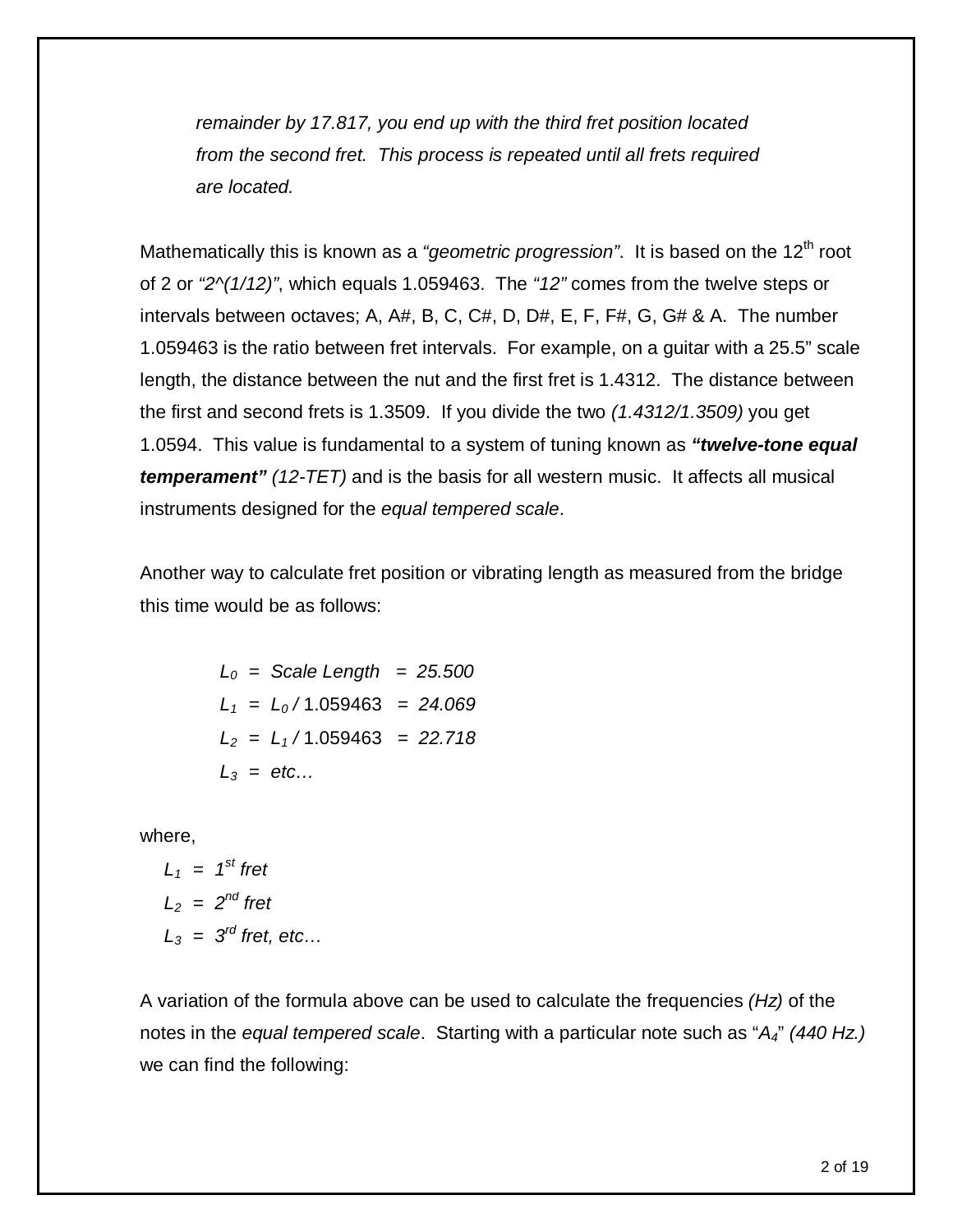If,

$$
A_4 = 440 \text{ Hz.}
$$

then,

$$
A^{\#}_4 = 440 * 1.059463
$$
  

$$
A^{\#}_4 = 466.16 \text{ Hz.}
$$

When the mathematics described above was created for deriving pitch intervals and, as applied to stringed instruments, establishing *vibrating length* and ultimately fret locations on a fingerboard, it was based on a string with equal tension. This means that if we start with a 25.5" vibrating length *(or scale length)* and tighten the 0.013 dia. high *"E"* string until it reaches a tension force of 27.4 lbs., and we pluck the string, it will ring out at a frequency of 329.63 Hz. or a pitch of "*E4*" *(see fig. 1)*. If we physically shorten the vibrating length by one fret interval *(-1.431)* and maintain the tension at 27.4 lbs. the new vibrating length will be:

vibrating length = 
$$
25.500 - 1.431 = 24.069
$$

Knowing that the starting frequency is 329.63 Hz. *(E4)* for a vibrating length of 25.5" we can easily calculate the frequency for the length shortened by one interval, i.e., 24.069", using the formula from the previous section which gives us a new higher frequency of 349.2 Hz. *(F4)*. But let's assume for the moment that we have no idea what the starting frequency or original vibrating length is. Assume that all we know is vibrating length *(L)*, tension *(T)*, and the string property *(mul)* known as *"mass per unit length" (lbs./in.)*. Using the following formula we can calculate the new frequency *(f)*:

$$
f = \text{SGRT}((g * T) / m_{\text{ul}}) / (2 * L)
$$
\n
$$
f = \text{SGRT}((386.089 * 27.4) / 0.00003744) / (2 * 24.069)
$$
\n
$$
f = 349.2 \text{ Hz}
$$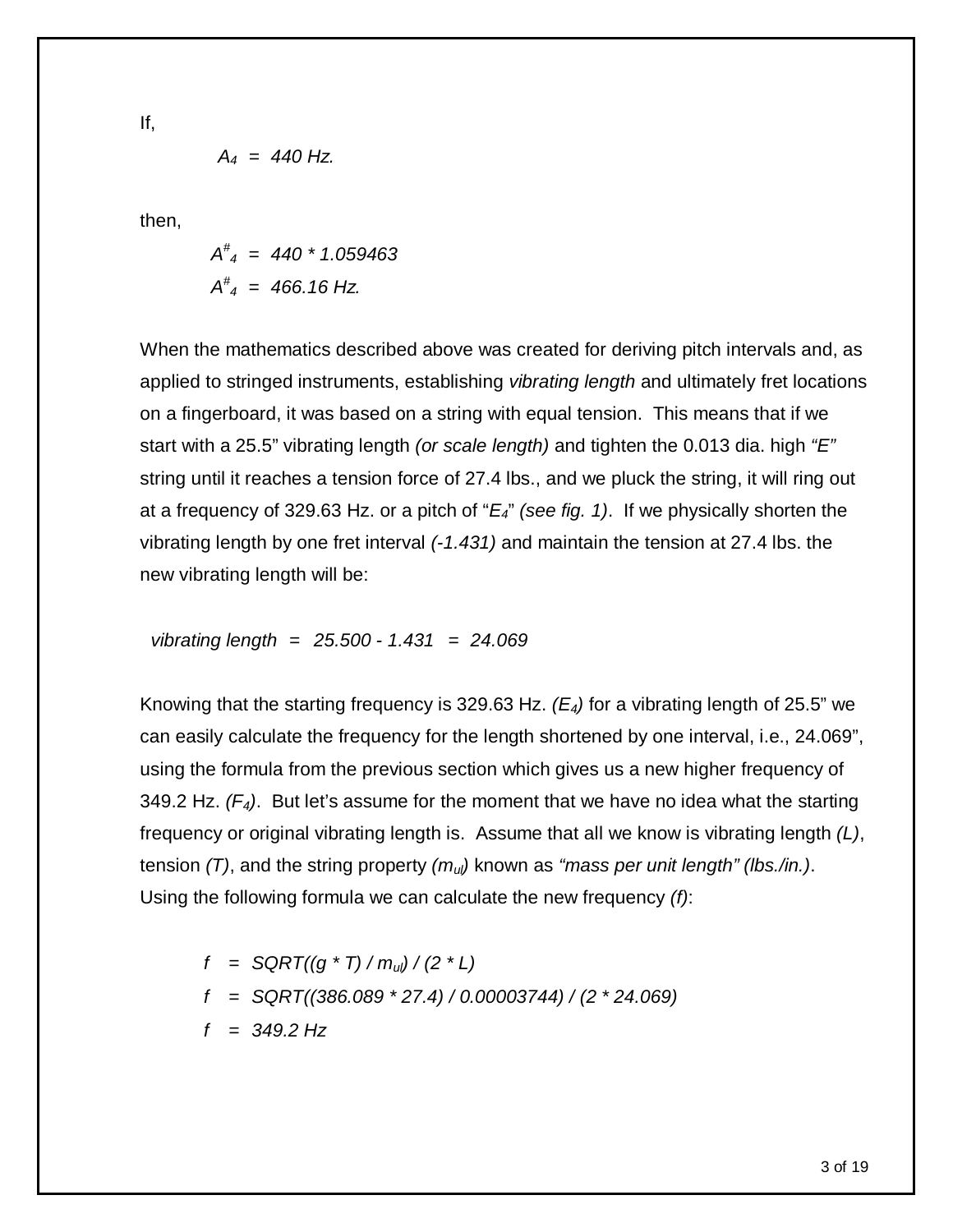Plucking the string again will cause it to ring out at a frequency of 349.2 Hz. or a pitch of "*F4*". By the way, *(g)* is the constant for gravity *(386.089 in./sec<sup>2</sup> )* and is necessary to use in this formula if we want units of measurement to be in *"inches and pounds".*

The reason for using this alternate and slightly more complicated formula to solve for frequency *(f)* is because later on when tension compensated fret placement is discussed in more detail a variation of this formula will be used to locate frets. However what these examples thus far demonstrate is how strings of varying lengths but kept under equal tension can produce different notes. This is also what the mathematics of equal temperament are based on as applied to stringed instruments; *"equal tension and vibrating length"*. The examples also clearly illustrate how vibrating length *(L)*, tension *(T)*, frequency *(f),* and the basic string property *(mul)* relate to each other. If you know the value of any three of these variables you can easily solve for the fourth.

This is all well and good for establishing the theory and setting up the basis for calculating fret intervals, but in the real world of fretted instruments the vibrating length is controlled by pressing a string down to a particular fret. **Deflecting a string out of its** *"straight-line"* **nut-to-bridge equilibrium causes it to stretch** *(see fig. 2a & 2b)*. When a string is stretched its tension increases which in turn causes the pitch to increase. And now the fret, whose position was based on the string's pre-stretched tension, is not in the correct location because its actual fretted tension is higher. And therein lies the dilemma. **Fret intervals based on the** *"rule of 18"* **are accurate as long as you don't press a string down to a fret.**

The fret location should be recalculated based on the new higher tension. Theoretically this means shifting the fret slightly away from the bridge to increase its vibrating length thereby reducing its pitch to the correct frequency. However, traditionally the vibrating length is increased by moving the bridge or saddle away from the fret *(or nut)*. This is known typically as *"bridge compensation"* and is sometimes accomplished with the aid of an adjustable saddle. The technique involves adjusting the saddle until the note fretted and plucked at the  $12<sup>th</sup>$  fret equals the pitch of the 1<sup>st</sup> overtone or harmonic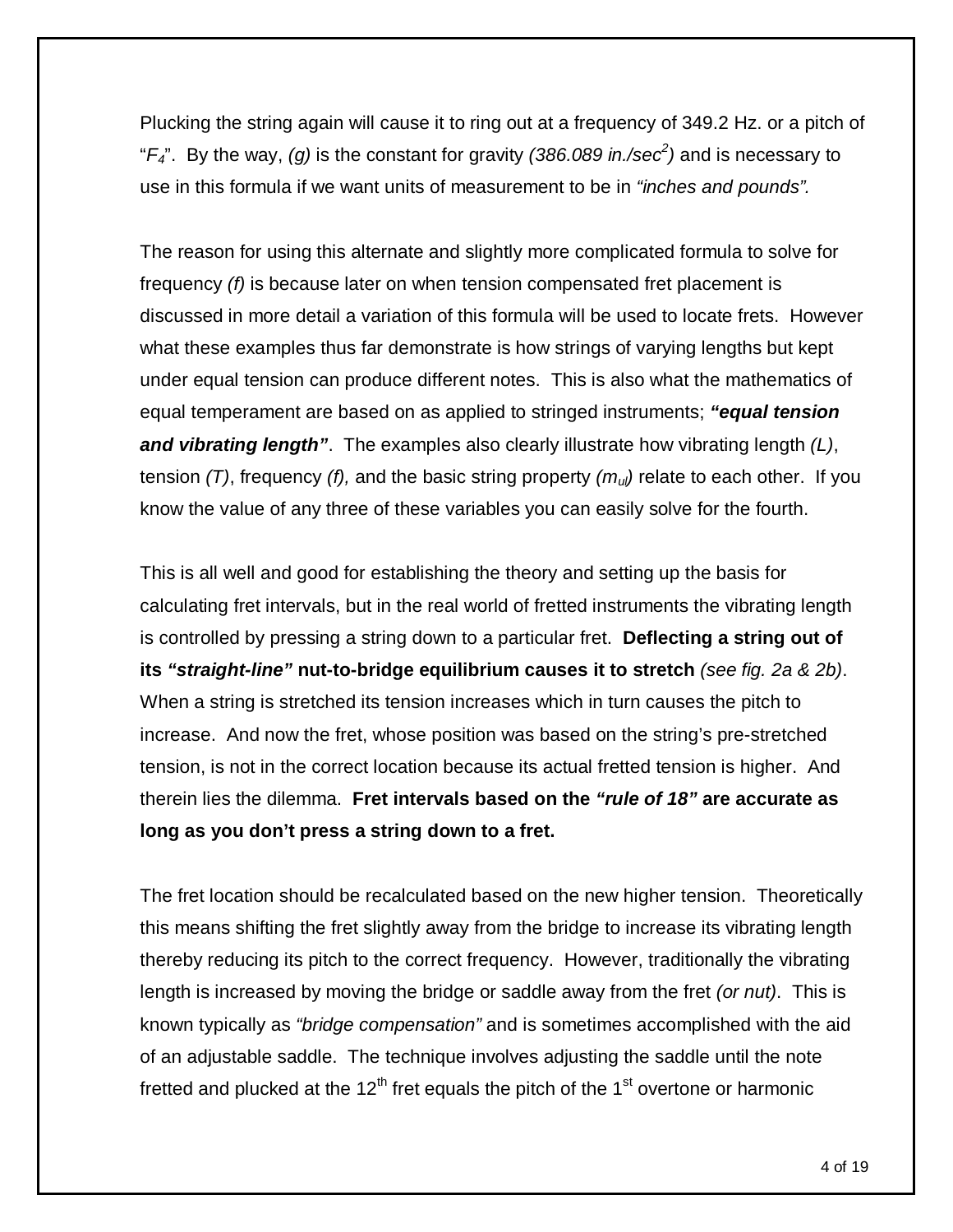plucked at approximately the same location, i.e., center of the vibrating length of the open string.

Traditionally this method has allowed luthiers to intonate their instruments reasonably well especially given the fact that it can be performed with little or no special equipment, just a discerning ear. It may accurately compensate for fretted tension at the  $12<sup>th</sup>$  fret, but it does not accurately compensate for fretted tension at the remaining frets. The reason for this is because fretted tension, or the amount that tension increases above the open string tension, varies from fret-to-fret. So bridge compensation corrects only by using a middle of the road location, e.g., the  $12<sup>th</sup>$  fret, and compensating for what is more or less a rough average of the fretted tension of all fret locations at once. This leaves every remaining fret location below and above the  $12<sup>th</sup>$  fret either overcompensated or under-compensated by design.

In order of importance, the two primary factors that affect the amount of compensation required are string *"stiffness" (spring rate "k")* and *"action"* or string height. The stiffness of a string is the relationship between the elastic modulus of the core material and the physical size of the core itself (cross-section and unstressed length). The stiffness determines how much the tension goes up for a given amount of stretch. This is to say that strings with greater stiffness will have a higher increase  $(\Delta)$  in tension than strings with lower stiffness given the same amount of stretch. So consequently strings with higher stiffness and ultimately higher fretted tension require more compensation.

Action, on the other hand, determines how much the strings will stretch during fretting. A note will not ring out clearly unless the string is pressed down to a fret and slightly beyond. The action or string height above the frets varies from being low at the first fret and gradually gets higher as you go up the fingerboard. The action can also vary from string-to-string, being lower for the thinner strings and higher for the thicker ones. And the higher it is the more the strings stretch. As with stiffness, action contributes greatly to fretted tension.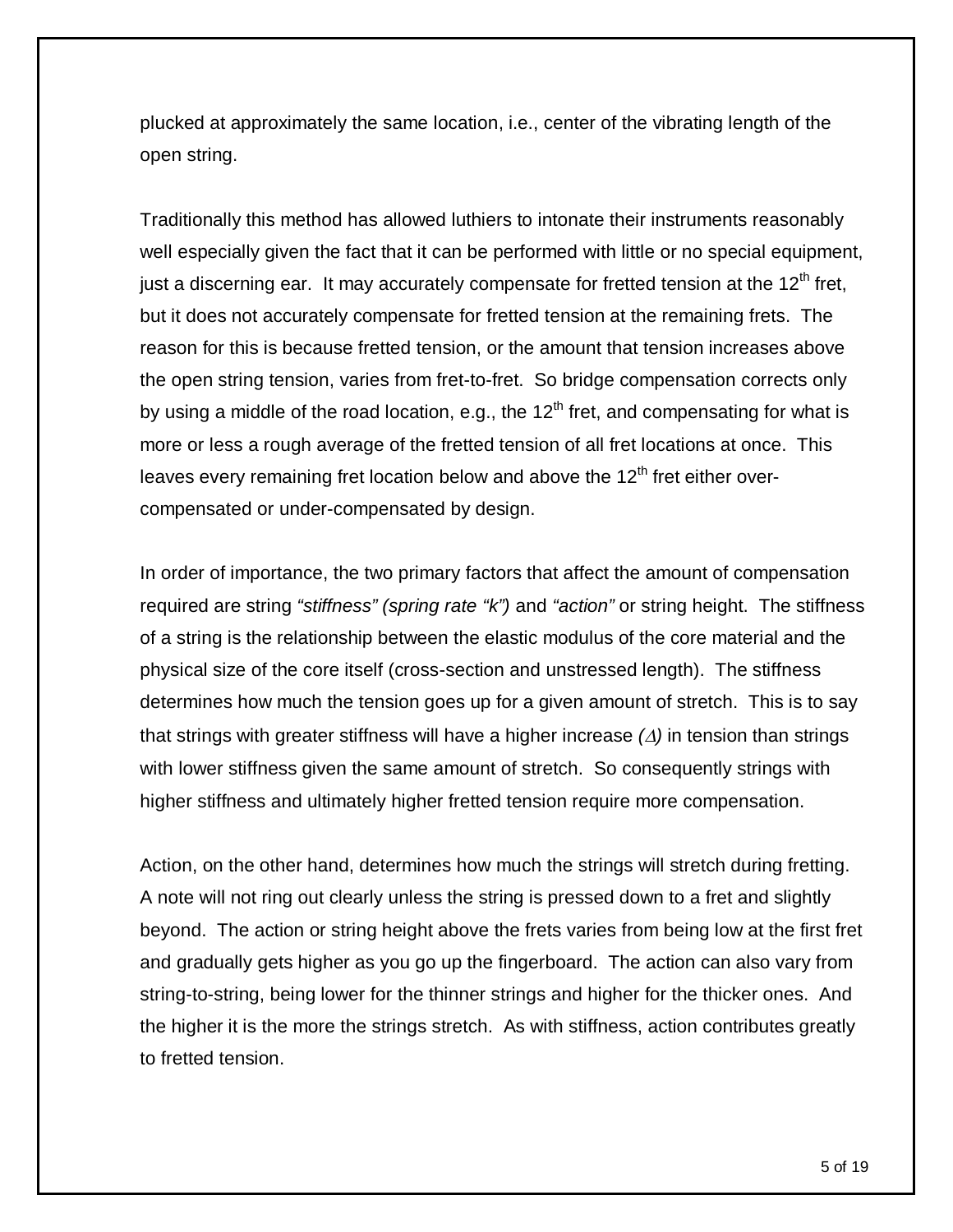What the previous few paragraphs illustrate is that fretted tension is not linear but varies depending on what string your pressing down on and at what fret location your pressing it down to. They are all different.

Investigating the intonation issues associated with fretted instruments has been an extremely enlightening experience. I can understand why so few have taken up the challenge of an in-depth study. Prior to desktop computers becoming commonplace, performing this exercise by hand would have been a long slow laborious process. Changing one or two variables could require many hours or even days of recalculation, whereas, with a computer answers come instantly.

In many cases we are dealing with very small numbers and even smaller results. An accurate and significant conclusion could be hard to come by due to rounding-off errors which tend to accumulate. For example, a medium set of strings set at a low-to-medium action will only stretch roughly between 0.0008" and 0.0035" depending on where they are fretted. These are very small numbers. Still they have a significant effect on pitch especially considering that instruments are traditionally intonated at the  $12<sup>th</sup>$  fret. In this scenario the average stretch at the  $12<sup>th</sup>$  fret is approximately 0.0015". What happens to the difference? It is certainly easy to overlook.

Over the years luthiers have followed time-honored methods for placing frets and intonating their instruments. They have been able to produce meaningful results that provided acceptable intonation just by compensating at the bridge or maybe tweaking the nut through trial and error. They may have even limited themselves to improving only those areas which were audibly most noticeable such as regions involving the first few strings or frets. Everyone has their methods. So why not stay with tradition?

As a player, I can tell you that there is nothing more inspiring then when everything is clicking. I mean when the feel and action are dead on, you strum a chord and it speaks back with a thunderous response and sustaining notes ring out like chimes with perfect intonation. There is nothing more satisfying. This is what players want. And I believe a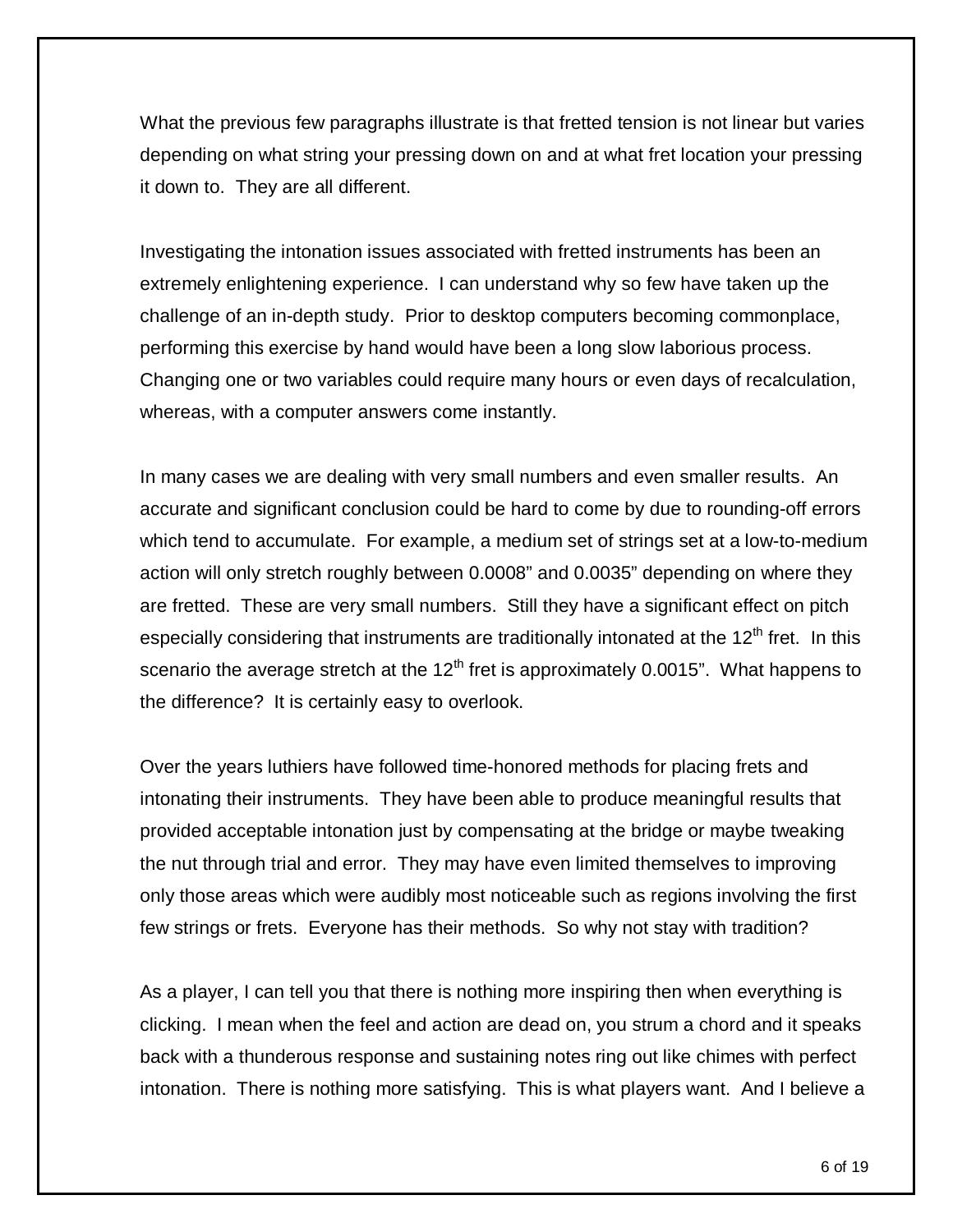very big part of that equation is intonation, without a doubt. And it is an attribute that most players are not aware of how good it can be. They usually just get moments of good intonation or areas of good intonation. They rarely, if ever, get consistently great intonation top to bottom. For this reason, and this reason alone, departing from tradition is certainly worth considering.

The effect that intonation has, whether it is good or bad, on the perception of an instrument is much greater than the sum of its parts. Its significance cannot be overstated. Take four instruments made exactly the same way, made from the same tree in fact. Put *"rule of eighteen"* fret placement on three and tension compensated fret placement on one. Allow a group of respected musicians to thoroughly evaluate them and they will pick out the latter almost every time as being the one they favor. Their reasons may vary but they all will basically equate to the same thing, *"There's just something special about this one."* **Perception!**

From a builder's perspective there is another and more practical reason to try tension compensated fret placement. Besides the fact that it will make the instrument sound better, it does not add to the cost of construction. Not in time or materials. You still have a nut, the same amount of frets, a bridge and a saddle. There are no extra parts, spring-loaded devices or contraptions to install. All you will be doing is placing the frets in a slightly different location and possibly changing the shape of the nut and saddle. The physical differences are so visually subtle that unless pointed out most players will not even notice them.

Lets summarize what has been discussed so far relative to traditional fret placement and intonation:

• The 12<sup>th</sup> root of 2 or "1.059463" is the ratio between pitch frequencies or intervals in the *"twelve-tone equal tempered scale"*. This value also determines the spacing between frets in traditional placement.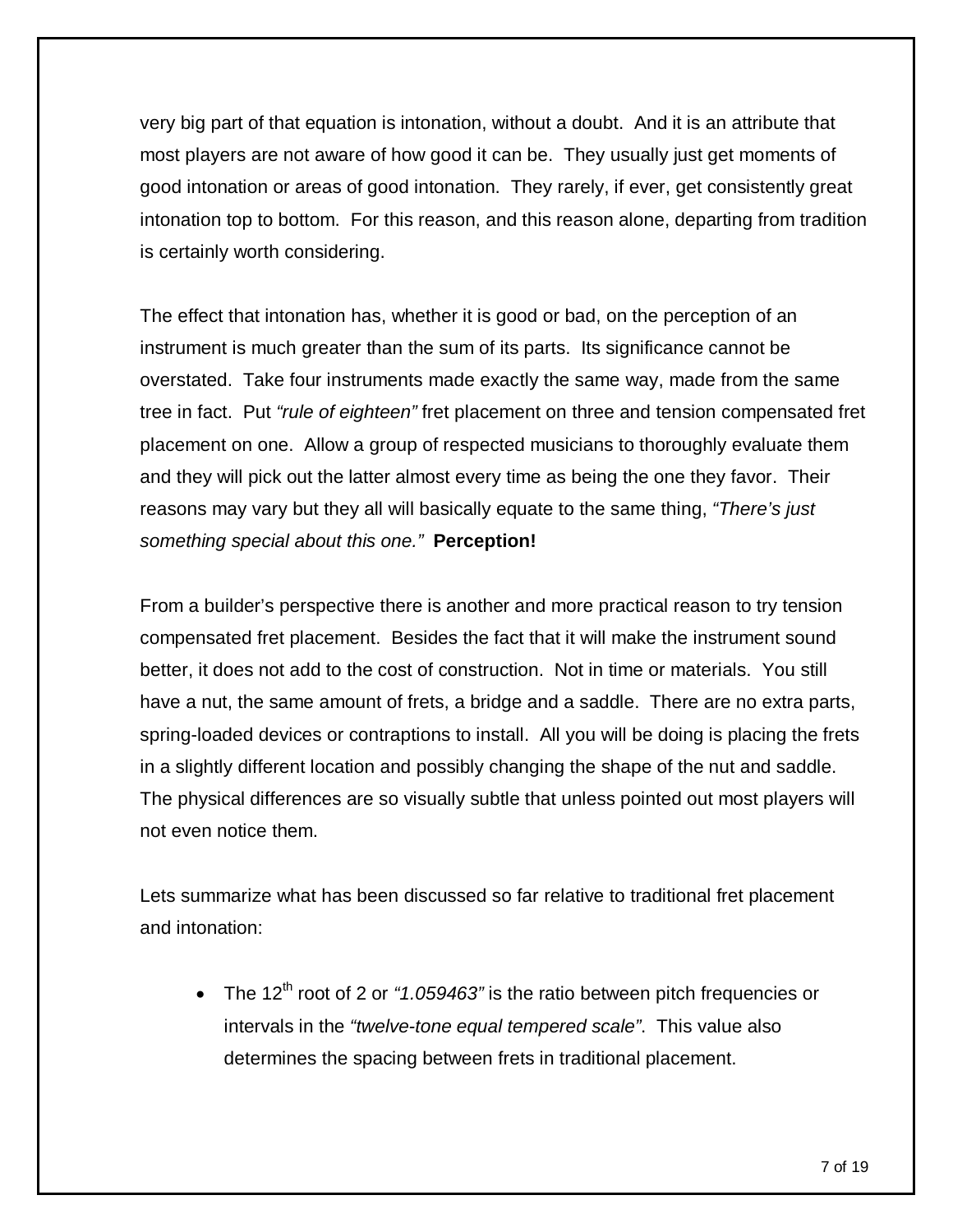- It is not possible to accurately intonate a fretted instrument throughout the fingerboard using *"rule of 18"* fret placement and bridge saddle compensation alone. Fretted tension is not linear but varies at every fret interval.
- There is a close relationship between vibrating length *(L)*, tension *(T)*, frequency *(f),* and the string property *(mul)*. If you know the value of any three of these variables you can solve for the fourth.
- The two most important factors that determine the amount of compensation an instrument will require are string *"stiffness" (spring rate "k")* and *"action"* or string height. Greater stiffness requires more compensation for a given amount of stretch. Action determines how much the strings will stretch when they are pressed down to a fret.
- Intonation quality can have a significant effect on a player's overall perception of an instrument. Instruments with better than average intonation are *"perceived"* as being physically or mechanically superior as a whole.

Traditionally fretted tension is, and has been, compensated for at the  $12<sup>th</sup>$  fret. By design this leaves quite a bit of error built into the fingerboard. The only simple way to correct for this inaccuracy without adding extra parts or effort is through fret compensation. Fret placement based on real string tension is a natural progression in the evolution of fretted instruments. This could virtually eliminate the intonation short comings that have been inherent to the history of fretted instruments.

## **Tension Compensated Fret Placement**

The following pages will describe a detailed method for determining musical instrument fret intervals, nut offsets, and bridge/saddle offsets based on actual fretted tension. The ultimate goal being to provide an instrument with a much improved intonation profile throughout the fingerboard given a specific set of circumstances based on string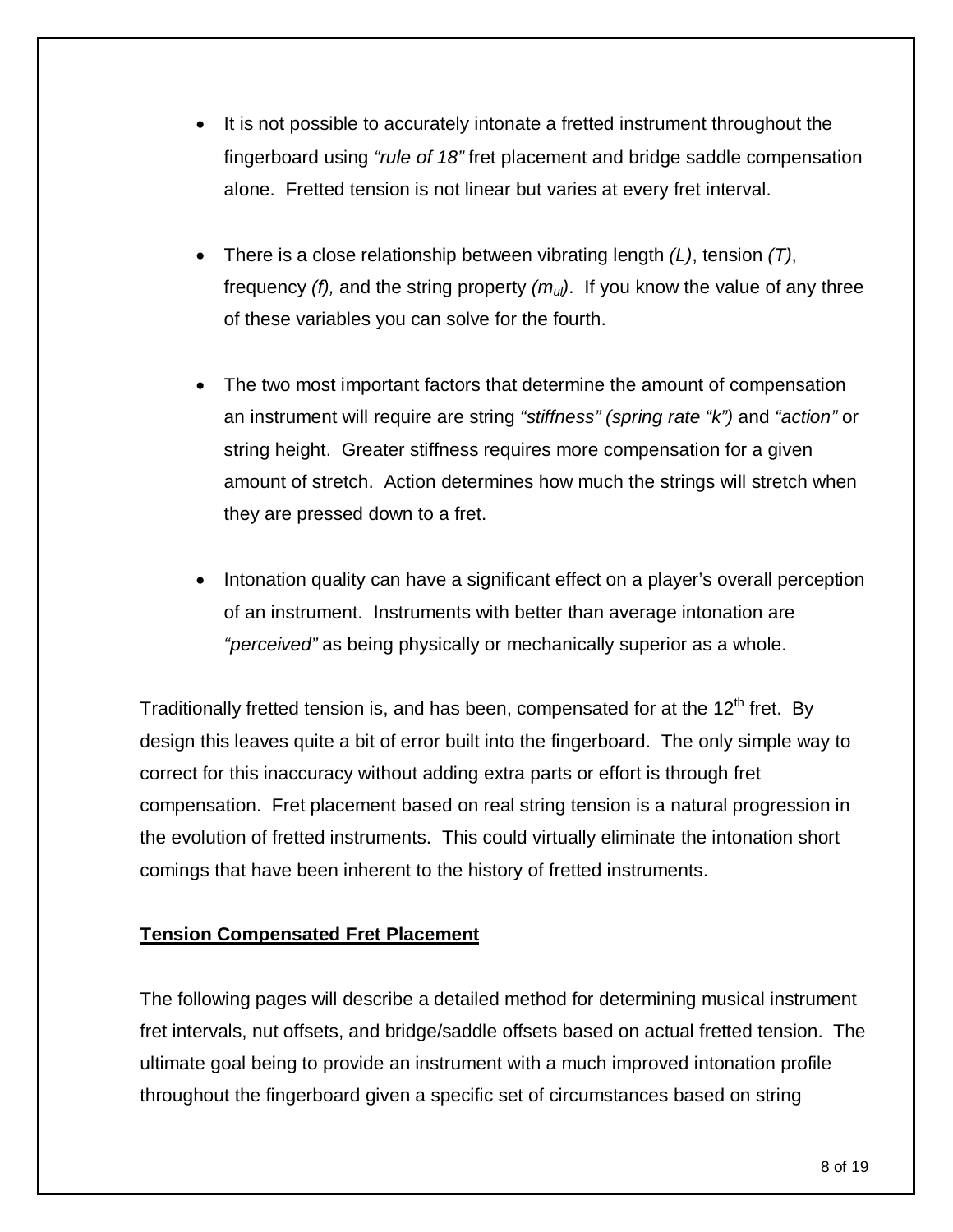properties, action height, scale length, etc. It is highly recommended that the user develop a comprehensive spreadsheet or similar computer application to facilitate this process. A software program would not only allow the user to create a tensioncompensated fingerboard, nut, and bridge saddle, but also allow them to study different scenarios and variables while scrutinizing the results.

The following detailed procedure illustrates one way this can be achieved *(see fig. 3)*, however anyone skilled in the art could arrive at a similar conclusion using a variety of other mathematical or empirical means.

# **P r o c e d u r e**

- **1) Select a set of strings to use and supply the following property values for each string. This data will be used for the remainder of the procedure:**
	- *mul = String mass per unit length, lbs./ inch*
		- $A = Area$ , core wire, in.<sup>2</sup>
		- *E = Modulus of Elasticity, core wire, psi*

**If some or all of this information is unavailable then the user may have to extract this data directly from the strings through testing. See the section entitled** *"String Evaluation"* **for more information on this subject. Once these properties are known, start by calculating the open string tension** *(T)* **for each of the strings based on their open string frequencies** *(see Pitch/Frequency Chart)***:**

$$
T = (m_{ul} * (2 * L * f) \land 2) / g
$$

**where,**

*T = Tension, lbs.*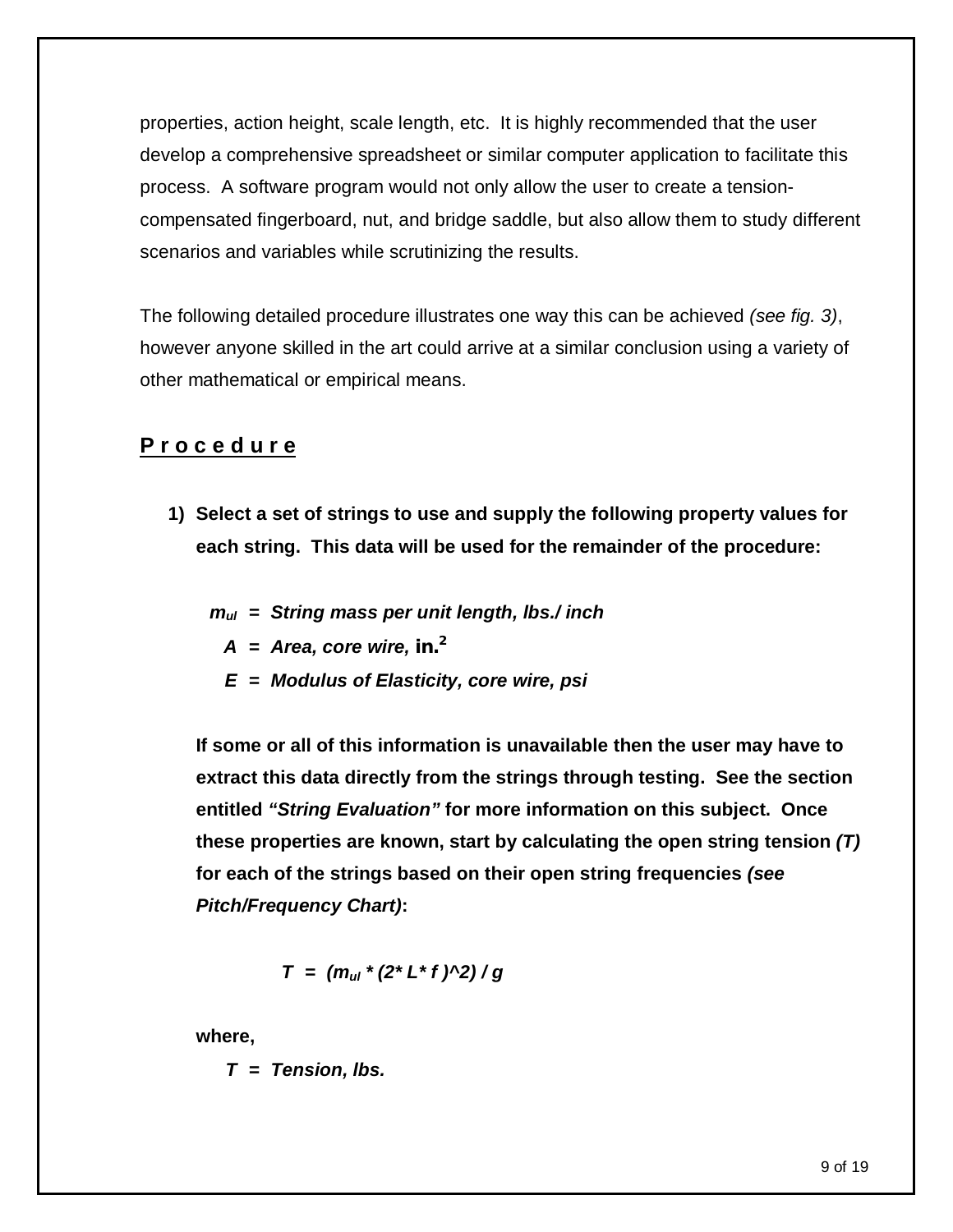- *L = Scale Length, in.*
- *f = Frequency, Hz.*
- *g = Gravity, 386.089 in./sec<sup>2</sup>*

**Next, calculate the original** *"unstressed"* **string length** *(Lor)* **for each string using the following equation:**

$$
L_{\text{or}} = L / ((T / (E \cdot A)) + 1)
$$

**2) Create a set of** *"rule of 18"* **derived fret intervals, or equivalent, as a location reference for knowing where to press the string down at each interval. Use the formulae shown on the first few pages of this disclosure to facilitate this process.** 

**Next** *"graphically"* **press each string down to each fret interval** *(and beyond depending on touch preferred)***. Determine how much longer the strings grow or stretch beyond the basic scale length. The total fretted** *(stretched)* **length** *(Ls)* **must be found for each string pressed at each fret interval** *(n)***. This can be facilitated with the help of a CAD** *(computer-aided-design)* **program or string geometry section within a spreadsheet software application.** 

*If you decide to use a CAD program to facilitate this process the following procedure is one way you can accomplish this. Make sure you draw as carefully and accurately as possible since the dimensions you derive from this will be used to calculate fretted tension and ultimately compensated fret placement.*

*Start by drawing a side profile of the fingerboard with the "rule of 18" derived frets shown. Include a nut and saddle shown at the uncompensated location exactly the*  "scale length" distance apart. Knowing the 1<sup>st</sup> fret clearance dimension (action) and the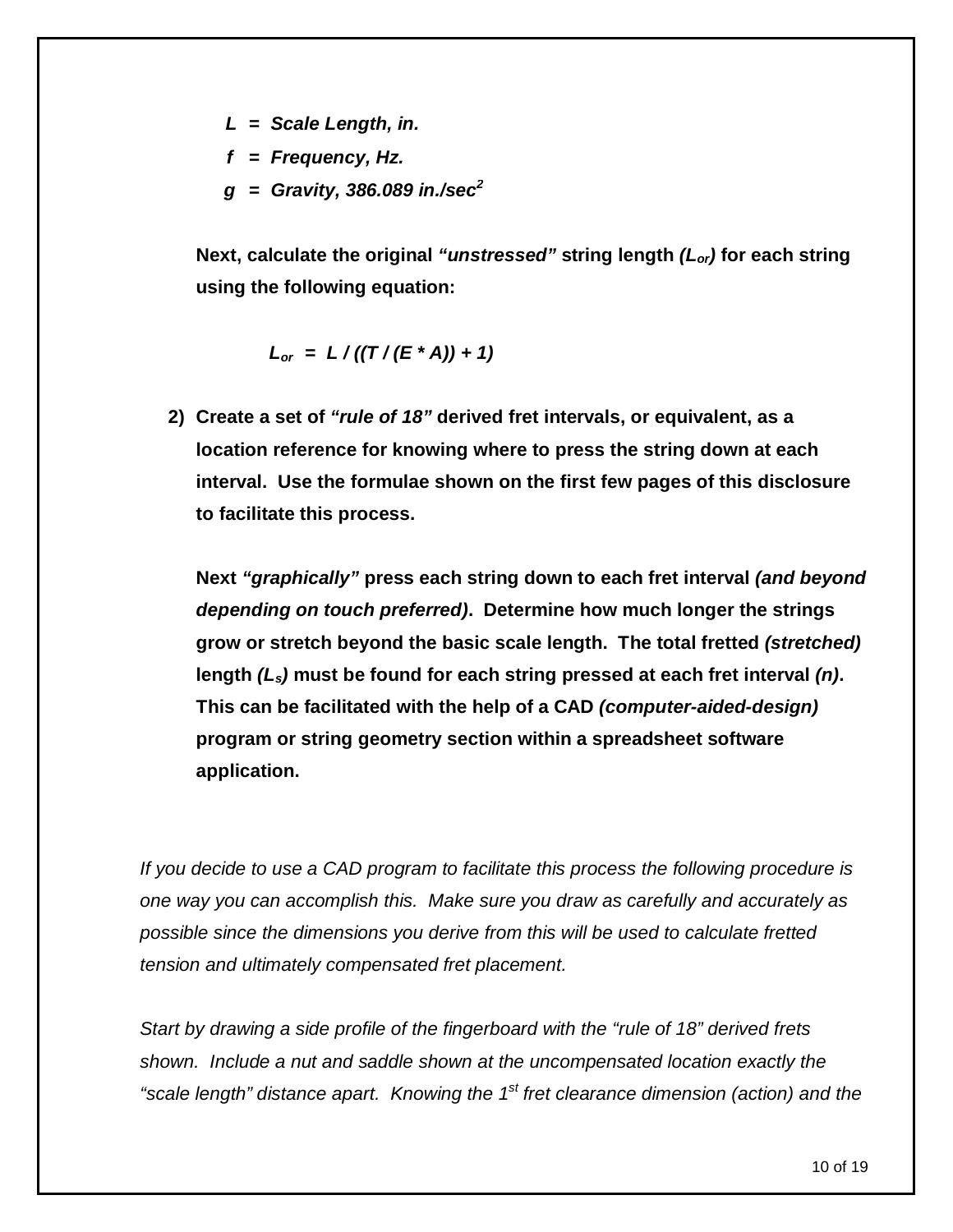*12th fret clearance dimension, draw a line between these two points above the frets, then extend the line to the nut and then to the saddle. Now you have the open string depicted at the preferred action height. If you check the actual length (at least four decimal places) of this string you will find that it is a little longer than the actual scale length. This is because it is on a slight angle due to the action. Now create a similar profile for each of the remaining strings since the action will vary slightly from string-tostring.*

Next starting with the first string profile, draw a line from the saddle to the top of the 1<sup>st</sup> *fret. Then draw a line from the top of the 1st fret to where your finger would be. And finally draw a line from where your finger would be to the nut. You can join the pieces together into a single "polyline" or just trim them to each other before adding up their lengths (at least four decimal places) to arrive at the total fretted length (Ls) for the first string at the first fret. At the remaining fret locations (ex. 2 thru 20) there will probably be more than (3) string sections to add up.* 

*Repeat this process the same way for all fret locations and for all strings. If you have (20) frets & (6) strings you will end up with (120) values for total fretted length (Ls). I believe you can see where a spreadsheet would come in handy.*

**3) With the total fretted length** *(Ls)* **determined for each string and fret interval**  $(n)$ , the stretched or fretted tension  $(T<sub>s</sub>)$  can be found. Calculate the fretted **tension**  $(T_{s1}, T_{s2}, T_{s3}, ...)$  for each string at each fret interval:

$$
T_{sn} = ((L_{sn} - L_{or})/L_{or}) * E * A
$$

**where,**

*Lsn = Length, fretted, in., (L<sup>s</sup> at fret position "n") Lor = Length, original unstressed, in.*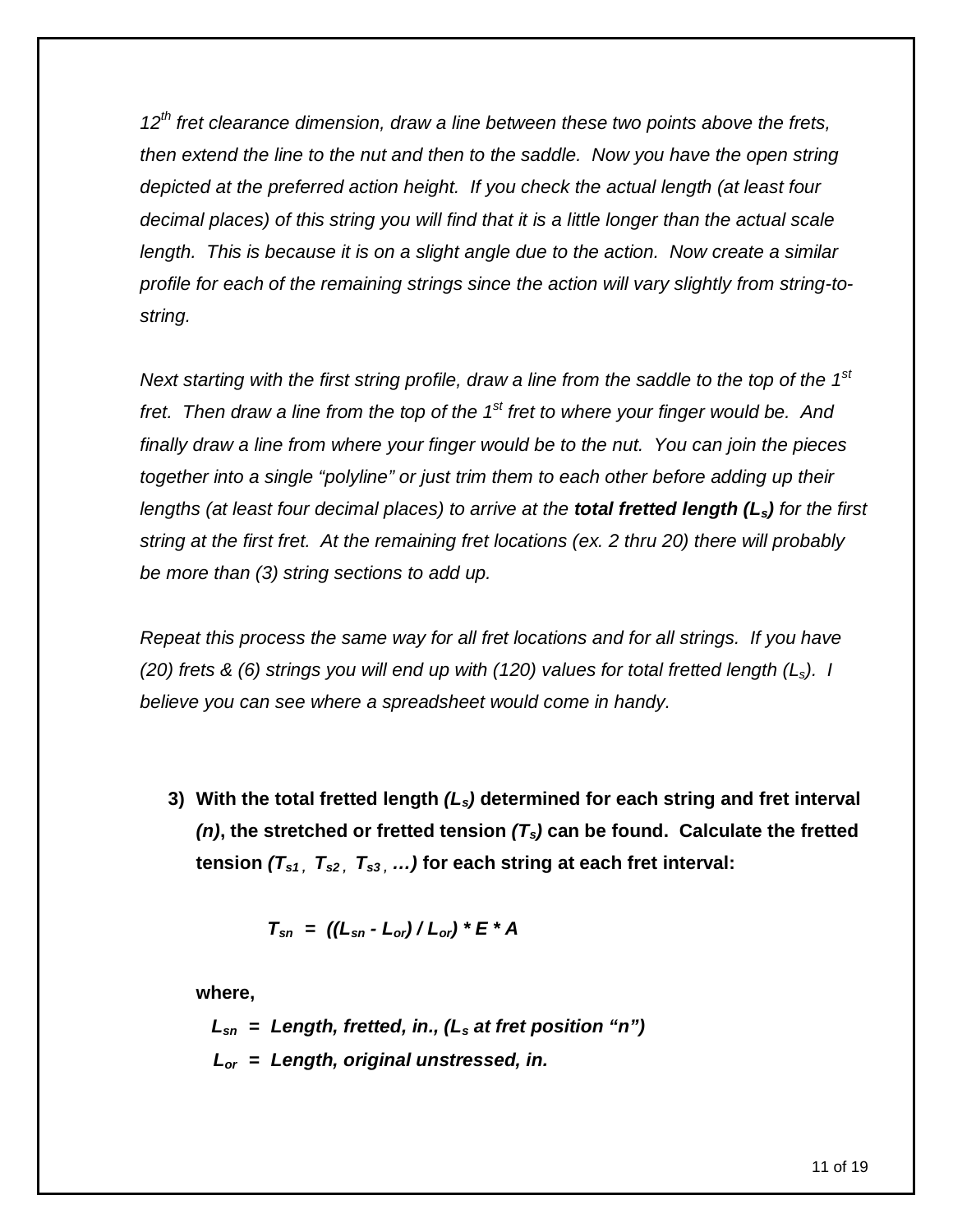**4) With the fretted tensions** *(Tsn)* **known for each string at each fret interval, the tension-compensated fret positions can now be calculated.** *You will be creating a complete set of fret intervals for each string based on a common scale length***. In order to proceed we also need to know what the pitch frequencies** *(fn)* **are at each of these intervals** *(see Pitch/Frequency [Hz.] Chart).* **The results will give you the vibrating lengths** *(Lfret n)* **from the bridge saddle offset to the fret intervals.** 

**Calculate the fret placement** *(Lfret 1 , Lfret 2 , Lfret 3 ,…)* **for each string at each fret interval as measured from the bridge saddle offset:**

$$
L_{\text{fret }n} = \text{SQRT}((g * T_{\text{sn}}) / m_{\text{ul}}) / (2 * f_n)
$$

**where,**

 *g = Gravity, 386.089 in./sec<sup>2</sup> Tsn = Tension, fretted, lbs., (T<sup>s</sup> at interval "n") mul = String mass per unit length, lbs./in. f<sup>n</sup> = Frequency, Hz., (f at interval "n")*

*What the process should reveal to you at this point is that each string's fret placement varies from string-to-string by a significant amount even though they share the same scale length (see fig. 4). This is to say that each string will have its own dimensionally unique set of tension compensated fret intervals given a common scale length. The reason for this is because each string has its own stiffness value and action height. These properties cause each string's fret placement to move as a set, either closer to, or farther away from the saddle offsets. It even causes the fret-to-fret spacing to vary between strings.*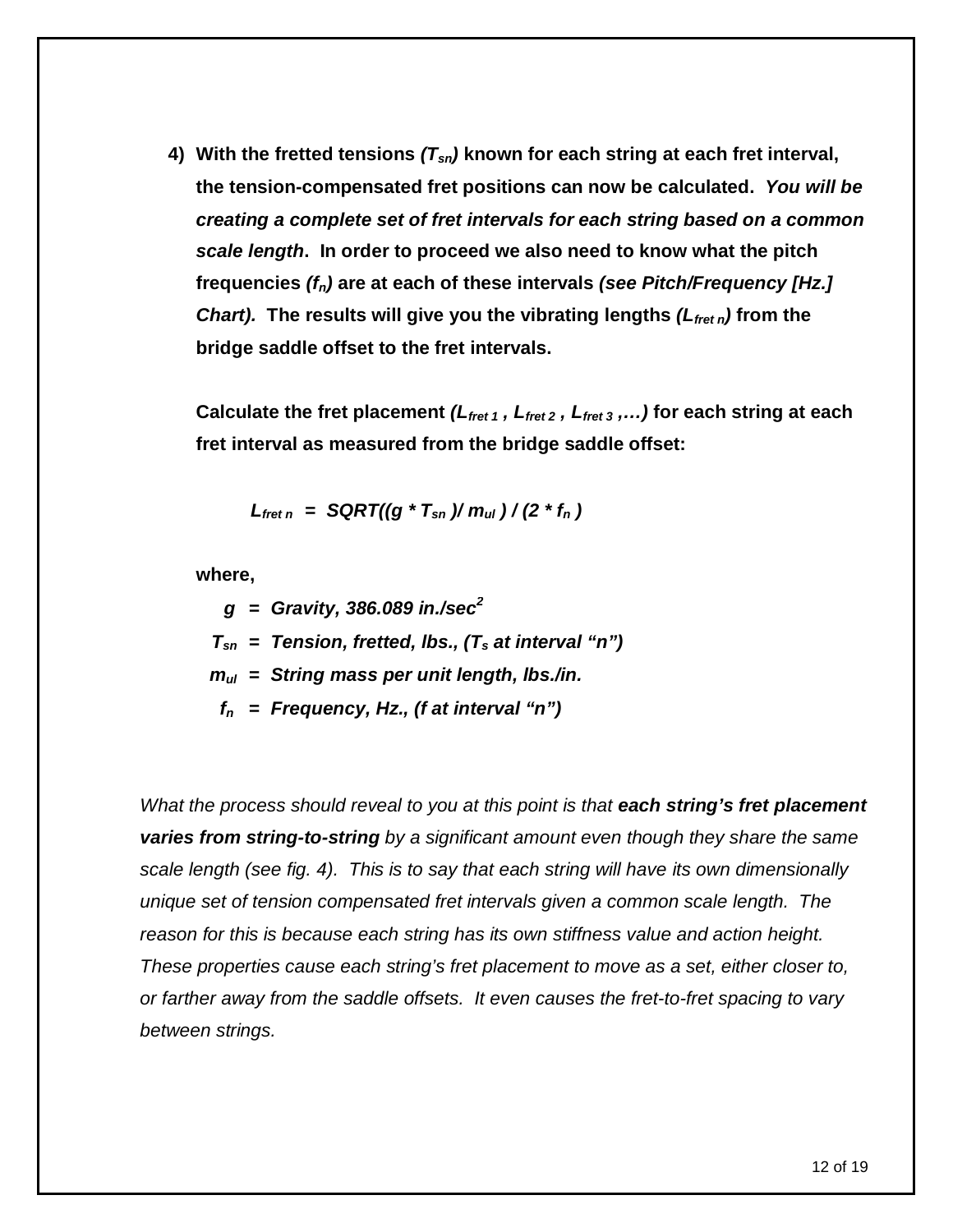*These variations do increase the complexity of the problem somewhat. If we just line up the fret sets, for example let's say at the 1st fret, and average the remaining fret locations for all the strings, we end up with a set of tension-compensated fret intervals that are derived from dimensional windows at each interval that can be quite large for a set of medium acoustic guitar strings. This would produce intonation errors from various strings and fret locations that could fluctuate from approximately 4 to 15 cents (one cent = 1/100 of a semitone). As a design baseline this would not be acceptable.*

*In order for this method to produce an optimal intonation profile, each string's tensioncompensated fret spacing must be made more dimensionally in synch with every other string's fret spacing. The total average difference between them must be reduced to just fractions of a cent to be acceptable. This can be accomplished by varying the scale length of each string and recalculating the results until all six strings share a dimensionally common set of fret intervals. You can visualize this as working something like an accordion. When you increase the scale length the frets spread apart and when you reduce the scale length the frets squeeze closer together. When the fret spacing's are all aligned and matching between the strings you'll end up with an accurate set of tension compensated fret intervals. And by default you will also end up with the distances between the nut and first fret, which are different for each string (compensated nut), and the distances between the first fret and the saddle, which are also different for each string (compensated bridge saddle).*

*The following continuation of the procedure explains how to dimensionally unify the fret intervals for all strings.*

**5) With the tension-compensated fret intervals** *(Lfret n)* **established for each string, first select a specific starting fret interval to be used as a** *"ZEROout" (datum-0)* **location to align all string fret sets to. For example, using fret location 3** *(Lfret 3)***, align and affix all string fret sets so they line up**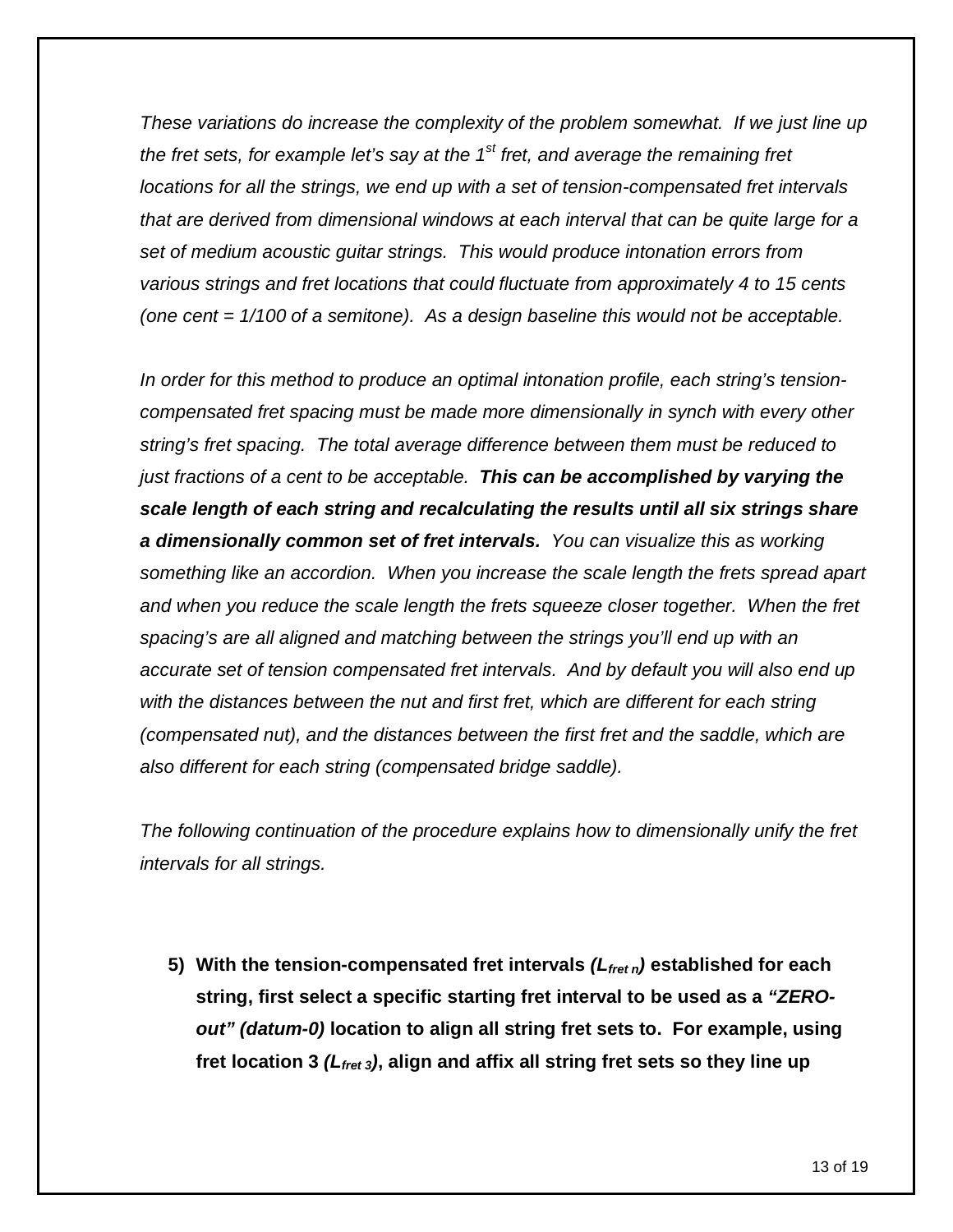**exactly at fret 3. Hold each string's fret set together at this location during the following steps.**

- **6) Select a second fret interval farther up the fingerboard some distance apart from the** *ZERO-out* **fret to be used as an** *"EVEN-out" (floating)* **fret location. For example, let's select fret 14** *(Lfret 14)* **for the** *EVEN-out* **fret location. Now calculate the** *"average"* **distance between fret 3 and fret 14 for all string fret sets** *(see fig. 5)***.**
- **7) Using the calculated average distance** *(davg )* **between frets 3 and 14 as a reference, start varying the** *scale length (L)* **for each string and recalculate the entire application. This will cause** *EVEN-out* **fret 14 to start shifting either longer or shorter depending on the new scale length chosen. Continue varying the scale lengths until the** *EVEN-out* **fret for all strings are in dimensional alignment to each other. The distance between fret 3 and fret 14 for all string fret sets should equal the reference average distance**  *(davg )* **within three decimal places** *(see fig. 6)***.**

**To speed this process, use the equation below to derive a** *suggested scale length (Lsug )***. Enter the result into the application and recalculate. This may have to be performed two or three times until** *(d)* **equals** *(davg)***. Also remember to input the updated variables** *(L & d)* **each time before recalculating.**

$$
L_{sug} = (L * d_{avg}) / d
$$

**where,**

*Lsug = suggested scale length, in. (single string) davg = average distance, in. (ZERO-out to EVEN-out for all strings) d = distance, in. (ZERO-out to EVEN-out for a single string)*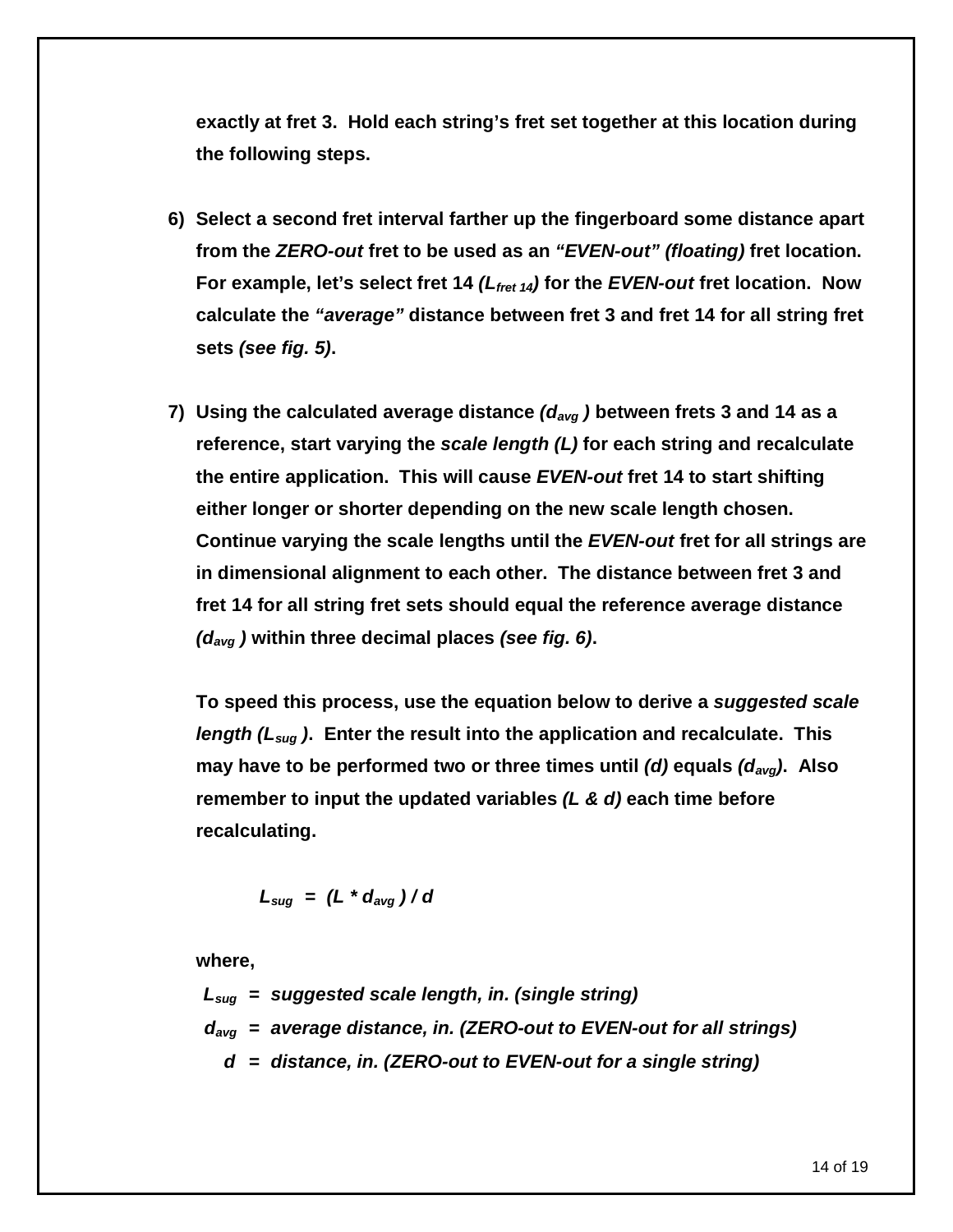**8) The fret intervals for all strings should line up exactly together at frets 3 and 14. With all strings still in alignment at fret 3, you will find that the distance between fret 3 and the nut will be different for each string. This will give you the dimensional offsets for a compensated nut. The same holds true for the distances between fret 3 and the bridge. The differences here will yield the dimensional offsets for a compensated bridge saddle** *(see fig. 7)***. The remaining fret locations** *(1, 2, 4-13, and 15-24)* **can be averaged for the different strings. Now that two fret locations are in alignment, the calculated error from averaging the remaining fret locations will be reduced to just fractions of a cent.**

#### **Conclusion**

There are a few things to be careful of when attempting this procedure. For one, there are many subtleties that can affect the outcome. They can range from fret geometry, string action, core wire properties to finger pressure. However one of the most important considerations is accurately obtaining the total fretted *(stretched)* lengths *(Ls)* for all fret intervals. Make sure you do this operation carefully. After all this is what your compensating for.

In general no quantity or property, regardless of its size, can be ignored because deriving a useable result is a *cumulative* effort. Forces and deflections on this scale are part of the *micro* world, not the *macro.* Get used to using decimal places.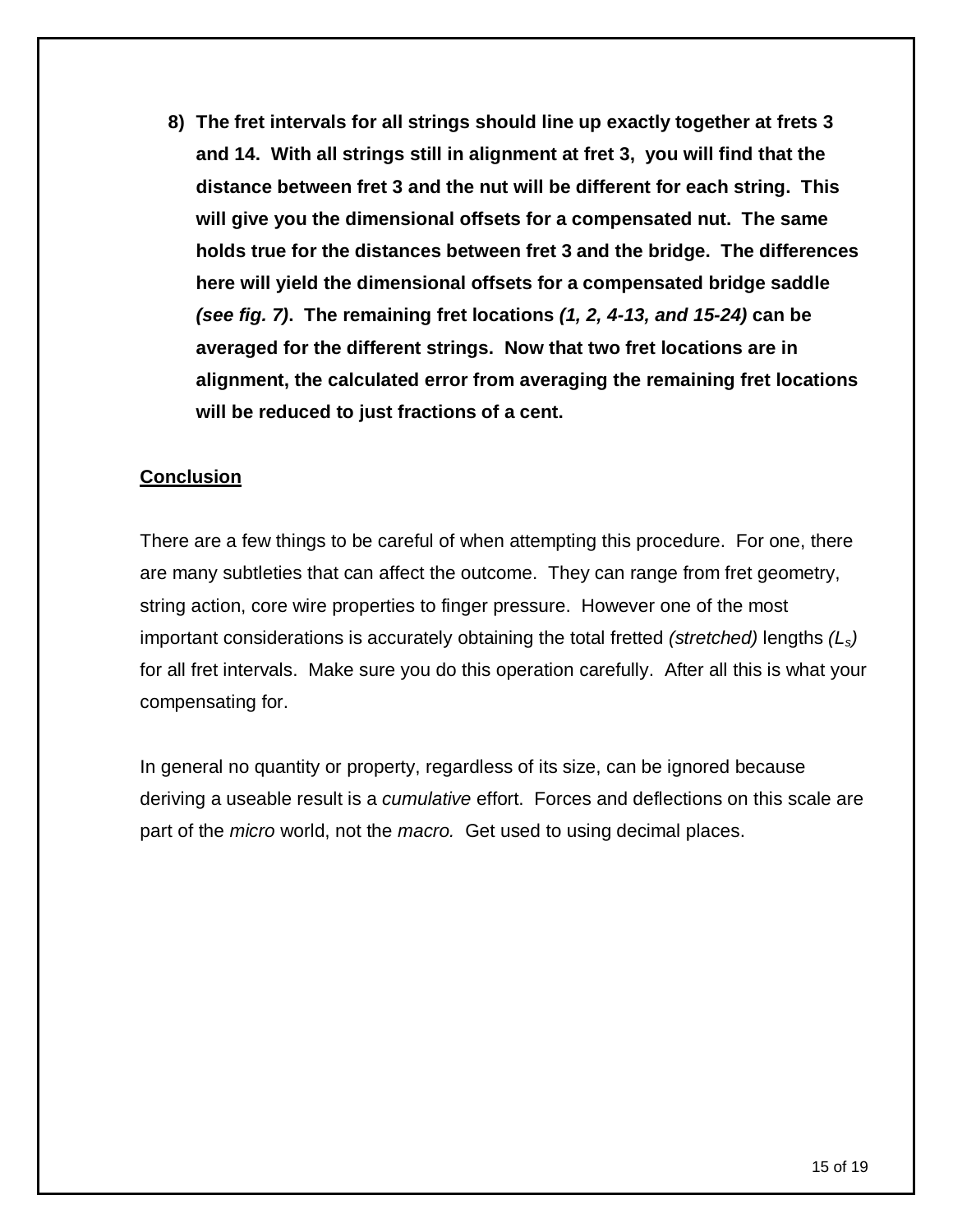#### **String Evaluation**

To perform accurate fret interval calculations it is very important to have precise string property data. However, it is most unfortunate that many, if not all, musical instrument string manufacturers are reluctant to share this information, especially their core wire data. It appears that if we want meaningful data to work with, then we will have to extract this information from the strings ourselves. To be more specific we need to know the following string properties:

- *mul = String mass per unit length, lbs. per linear inch*
	- $A = Area$ , core wire, in.<sup>2</sup>
	- *E = Modulus of Elasticity, core wire, psi*

In the most critical formulae the product of the two *(E \* A)* is acceptable in lieu of individual values. This data can be extracted directly from the strings using a test fixture. The fixture will have a known and reasonably accurate scale length *(L)* spanning two supports, one of which will be moveable for stretching the sample string a known distance. This can be accomplished with a sliding bed or rack with the moveable support mounted to it. The movement can be controlled by a *"draw-screw"* such as a  $\frac{1}{2}$ "-20 bolt or equivalent and monitored by a dial indicator for accuracy. The string will be put under tension *(T)* with accurately measured weights or with a tuner at one end and a force gauge at the other. Once stabilized, the string will be lightly plucked or excited in some consistent manner *(for frequency stability)* and it's frequency will be measured directly with a *"frequency counter"* such as one that may be included as part of a digital strobe tuner or related software. The frequency's unit of measure will need to be in *"hertz" (Hz)*. Once the frequency *(f)* and tension *(T)* are known, the mass per unit length (*mul*) in *"lbs. per linear inch"* can be derived using the following equation:

 $m_{ul} = (q * T) / (2 * L * f)$ <sup>2</sup>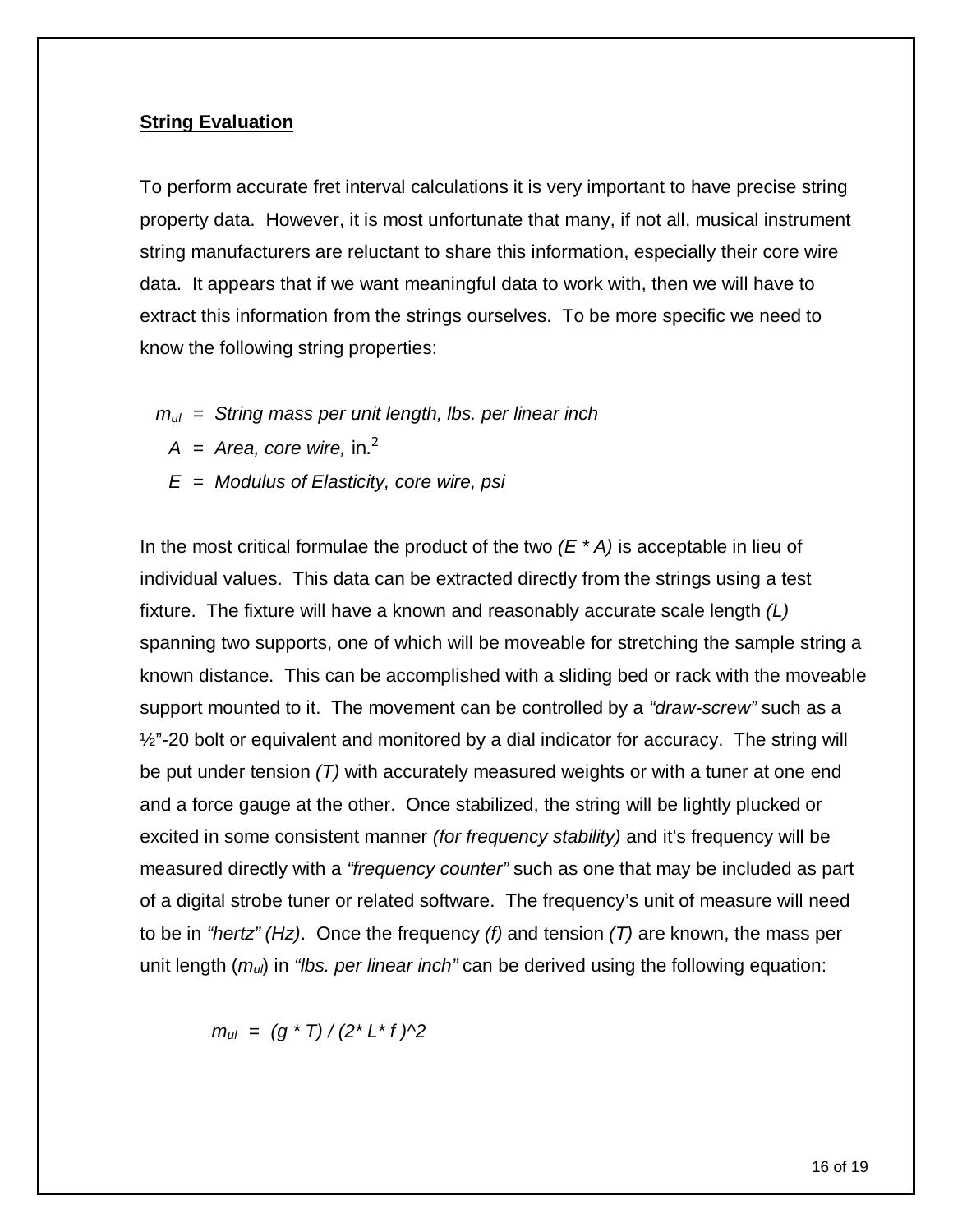where,

- *g = Gravity, 386.089 in./sec<sup>2</sup>*
- *T = Tension, lbs.*
- *L = Scale Length, in.*
- *f = Frequency, Hz.*

Next, the string will be locked or clamped down at the weight or force gauge side to prevent slippage. The string's frequency should be checked again to make sure it's reading hasn't changed or adjusted if it has. Now the string can be stretched using the draw-screw to shift the moveable support a known distance *(as confirmed by a dial indicator).* The amount of movement should probably be in the 0.005-0.010 range lengthening or stretching the string. At this point it's increased frequency will be measured again. With the extended total length *(Ls)* known and the higher frequency *(fs)* measured, the new higher tension *(Ts)* can now be calculated using the following equation:

$$
T_s = (m_{ul} * (2 * L_s * f_s) \land 2) / g
$$

where,

*L<sup>s</sup> = Length, stretched, in. f<sup>s</sup> = Frequency, stretched, Hz.*

Calculate the length of original stretch  $(\Delta L_{or})$  from no-load to full tension  $(T)$  using the following equation:

$$
\Delta L_{or} = T / ((1/\Delta L_{s})^{*}\Delta T_{s})
$$

where,

$$
\Delta L_s = L_s - L, \text{ in.}
$$
  

$$
\Delta T_s = T_s - T, \text{ lbs.}
$$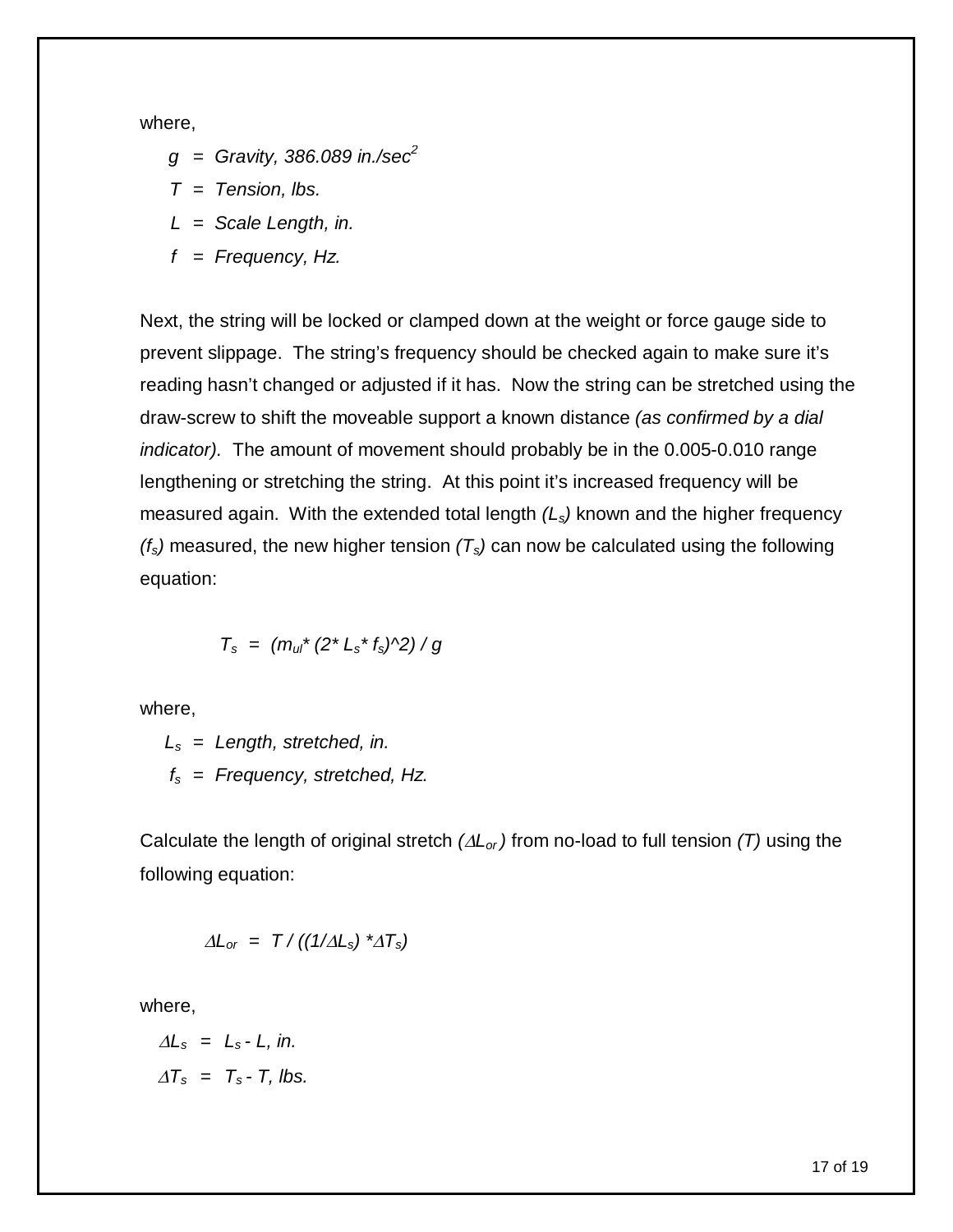Calculate the original no-load string length *(Lor)* before tension was applied using the equation:

$$
L_{or} = L - \Delta L_{or}
$$

Now calculate the modulus of *Elasticity x Area (E \* A)*:

$$
(E^*A) = L_{or} * (1/\Delta L_s) * \Delta T_s
$$

where,

*E = Modulus of Elasticity, core wire, psi*

*A = Area, core wire, in.<sup>2</sup>*